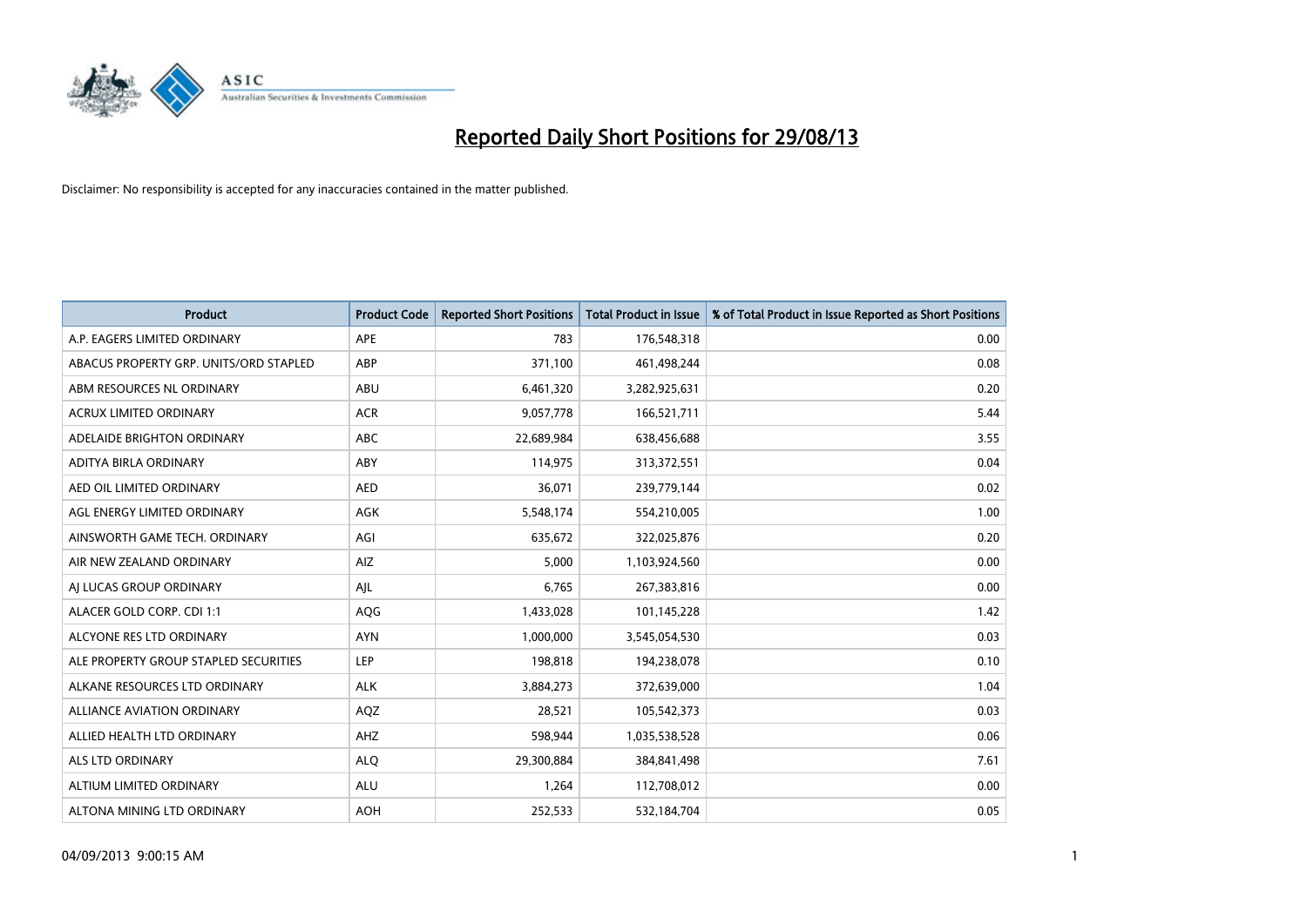

| <b>Product</b>                          | <b>Product Code</b> | <b>Reported Short Positions</b> | <b>Total Product in Issue</b> | % of Total Product in Issue Reported as Short Positions |
|-----------------------------------------|---------------------|---------------------------------|-------------------------------|---------------------------------------------------------|
| ALUMINA LIMITED ORDINARY                | <b>AWC</b>          | 181,036,716                     | 2,806,225,615                 | 6.45                                                    |
| AMALGAMATED HOLDINGS ORDINARY           | <b>AHD</b>          | 10,136                          | 157,759,109                   | 0.01                                                    |
| AMCOM TELECOMM. ORDINARY                | AMM                 | 698,731                         | 244,557,101                   | 0.29                                                    |
| AMCOR LIMITED ORDINARY                  | AMC                 | 3,084,215                       | 1,206,684,923                 | 0.26                                                    |
| AMP LIMITED ORDINARY                    | AMP                 | 28,529,531                      | 2,944,564,649                 | 0.97                                                    |
| AMPELLA MINING ORDINARY                 | AMX                 | 690,081                         | 248,000,493                   | 0.28                                                    |
| ANGLOGOLD ASHANTI CDI 5:1               | AGG                 | 9                               | 89,207,765                    | 0.00                                                    |
| ANSELL LIMITED ORDINARY                 | <b>ANN</b>          | 10,189,021                      | 130,617,963                   | 7.80                                                    |
| ANTARES ENERGY LTD ORDINARY             | <b>AZZ</b>          | 447,738                         | 255,000,000                   | 0.18                                                    |
| ANZ BANKING GRP LTD ORDINARY            | ANZ                 | 4,856,710                       | 2,743,569,323                 | 0.18                                                    |
| APA GROUP STAPLED SECURITIES            | APA                 | 8,944,679                       | 835,750,807                   | 1.07                                                    |
| APN NEWS & MEDIA ORDINARY               | <b>APN</b>          | 17,541,873                      | 661,526,586                   | 2.65                                                    |
| AQUARIUS PLATINUM. ORDINARY             | <b>AOP</b>          | 7,231,182                       | 486,851,336                   | 1.49                                                    |
| AOUILA RESOURCES ORDINARY               | <b>AQA</b>          | 14,631,654                      | 411,804,442                   | 3.55                                                    |
| ARAFURA RESOURCE LTD ORDINARY           | ARU                 | 8,367                           | 441,270,644                   | 0.00                                                    |
| ARB CORPORATION ORDINARY                | ARP                 | 590,008                         | 72,481,302                    | 0.81                                                    |
| ARDENT LEISURE GROUP STAPLED SECURITIES | AAD                 | 2,488,551                       | 399,699,075                   | 0.62                                                    |
| ARISTOCRAT LEISURE ORDINARY             | ALL                 | 8,380,807                       | 551,418,047                   | 1.52                                                    |
| ARRIUM LTD ORDINARY                     | ARI                 | 39,418,865                      | 1,355,433,903                 | 2.91                                                    |
| ASCIANO LIMITED ORDINARY                | <b>AIO</b>          | 15,617,472                      | 975,385,664                   | 1.60                                                    |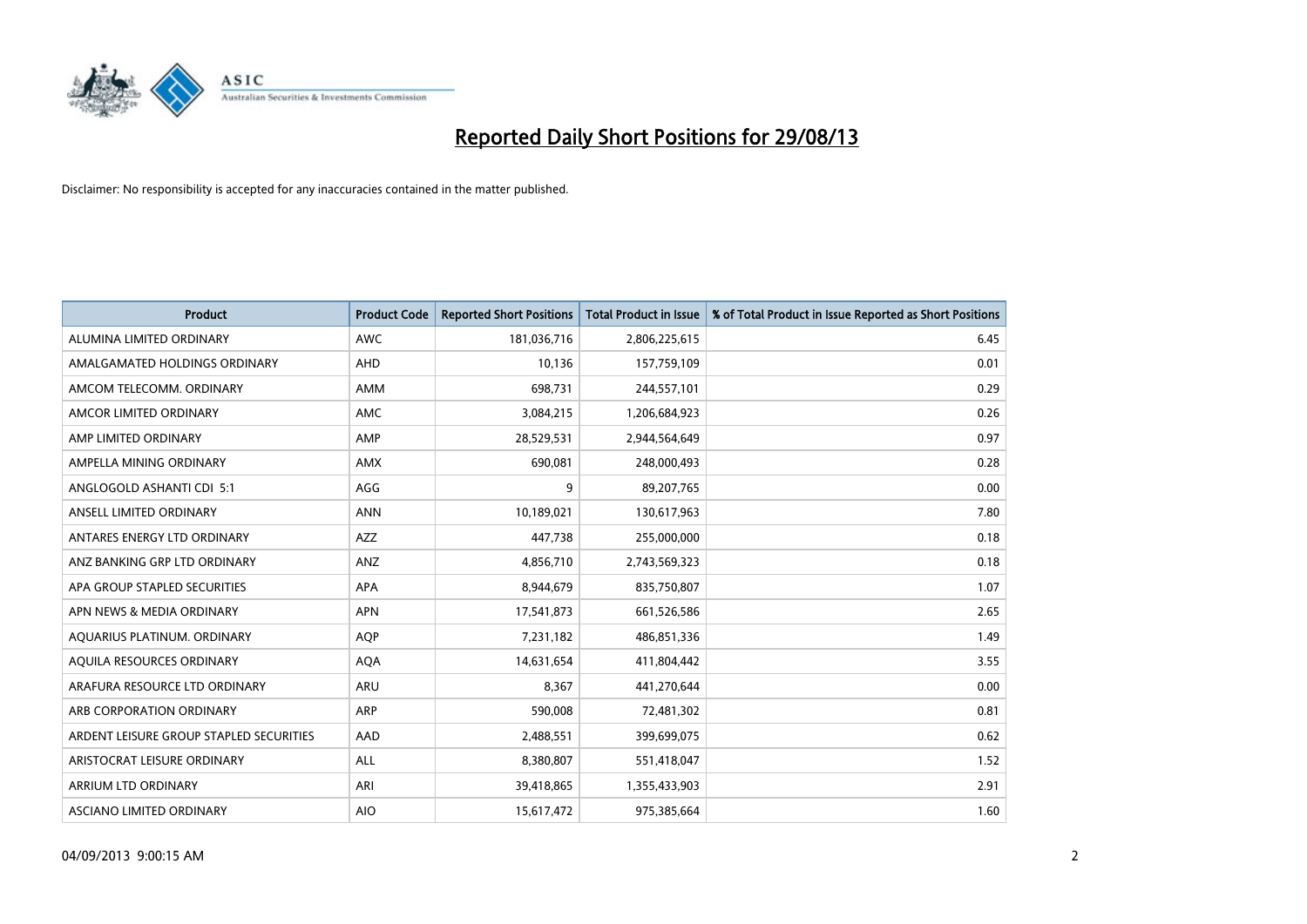

| <b>Product</b>                            | <b>Product Code</b> | <b>Reported Short Positions</b> | <b>Total Product in Issue</b> | % of Total Product in Issue Reported as Short Positions |
|-------------------------------------------|---------------------|---------------------------------|-------------------------------|---------------------------------------------------------|
| ASG GROUP LIMITED ORDINARY                | ASZ                 | 1,417,978                       | 206,720,839                   | 0.69                                                    |
| ASPEN GROUP ORD/UNITS STAPLED             | APZ                 | 362,478                         | 1,192,665,422                 | 0.03                                                    |
| ASTRO JAP PROP GROUP STAPLED US PROHIBIT. | AJA                 | 10,895                          | 67,211,752                    | 0.02                                                    |
| ASX LIMITED ORDINARY                      | ASX                 | 1,853,785                       | 193,595,162                   | 0.96                                                    |
| ATLAS IRON LIMITED ORDINARY               | AGO                 | 50,358,415                      | 909,718,409                   | 5.54                                                    |
| AUCKLAND INTERNATION ORDINARY             | <b>AIA</b>          | 6,000                           | 1,322,564,489                 | 0.00                                                    |
| AURIZON HOLDINGS LTD ORDINARY             | AZJ                 | 1,217,050                       | 2,137,284,503                 | 0.06                                                    |
| AURORA OIL & GAS ORDINARY                 | <b>AUT</b>          | 6,258,122                       | 448,785,778                   | 1.39                                                    |
| AUSDRILL LIMITED ORDINARY                 | <b>ASL</b>          | 15,968,621                      | 312,277,224                   | 5.11                                                    |
| AUSENCO LIMITED ORDINARY                  | AAX                 | 1,330,803                       | 123,527,574                   | 1.08                                                    |
| AUSTAL LIMITED ORDINARY                   | ASB                 | 560,330                         | 346,007,639                   | 0.16                                                    |
| AUSTBROKERS HOLDINGS ORDINARY             | <b>AUB</b>          | 2,814                           | 58,148,980                    | 0.00                                                    |
| AUSTIN ENGINEERING ORDINARY               | ANG                 | 313,320                         | 73,164,403                    | 0.43                                                    |
| AUSTRALAND PROPERTY STAPLED SECURITY      | <b>ALZ</b>          | 1,279,657                       | 578,324,670                   | 0.22                                                    |
| AUSTRALIAN AGRICULT, ORDINARY             | AAC                 | 3,343,118                       | 313,113,358                   | 1.07                                                    |
| AUSTRALIAN EDUCATION UNITS                | <b>AEU</b>          | 4,127                           | 175,465,397                   | 0.00                                                    |
| AUSTRALIAN INFR LTD ORDINARY              | <b>AIX</b>          | 87,108                          | 620,733,944                   | 0.01                                                    |
| AUSTRALIAN PHARM, ORDINARY                | API                 | 165,535                         | 488,115,883                   | 0.03                                                    |
| AUTOMOTIVE HOLDINGS ORDINARY              | AHE                 | 404,999                         | 260,579,682                   | 0.16                                                    |
| AVJENNINGS LIMITED ORDINARY               | <b>AVJ</b>          | 21,444                          | 384,423,851                   | 0.01                                                    |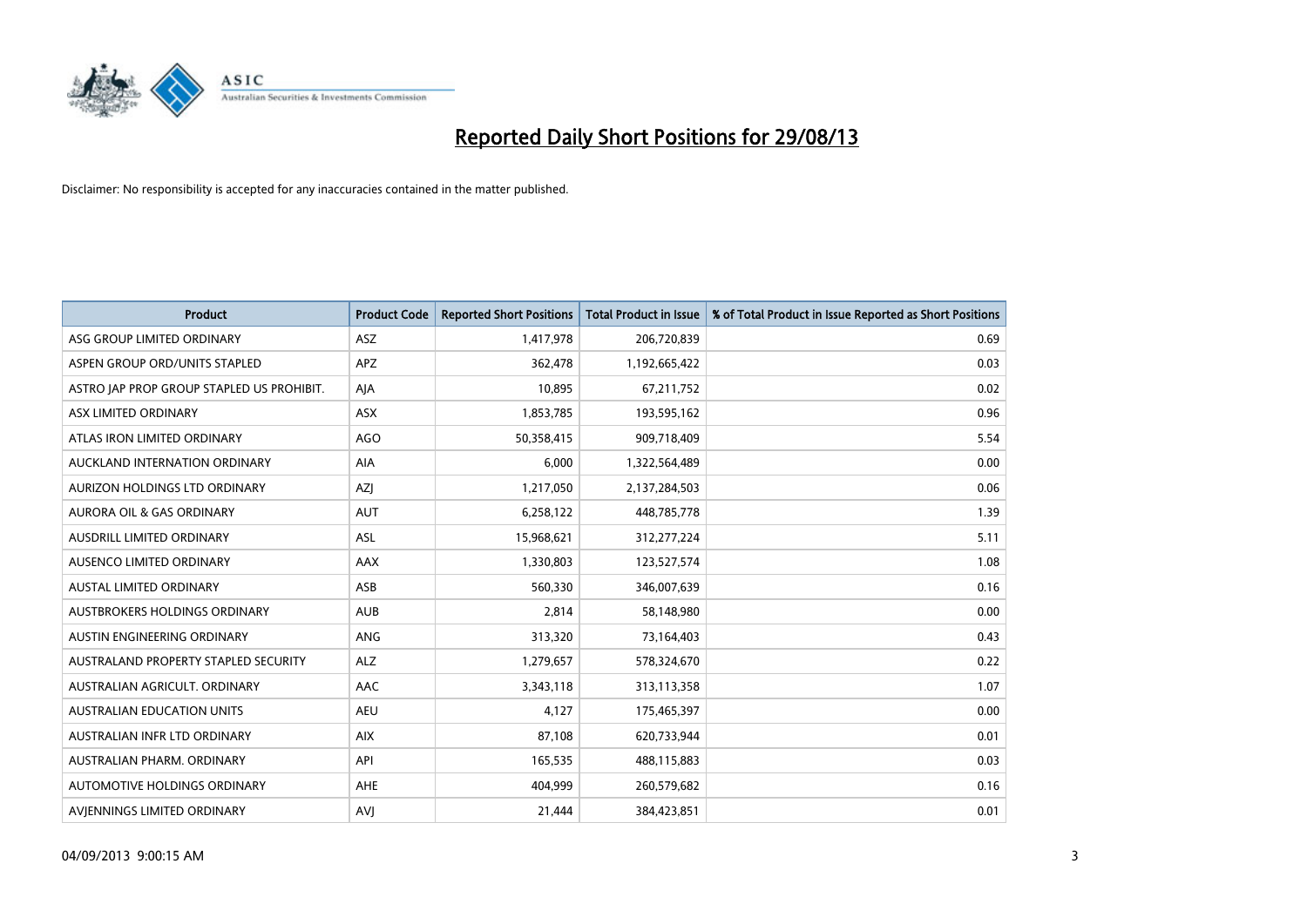

| <b>Product</b>                         | <b>Product Code</b> | <b>Reported Short Positions</b> | <b>Total Product in Issue</b> | % of Total Product in Issue Reported as Short Positions |
|----------------------------------------|---------------------|---------------------------------|-------------------------------|---------------------------------------------------------|
| AWE LIMITED ORDINARY                   | <b>AWE</b>          | 1,001,240                       | 522,116,985                   | 0.19                                                    |
| BANDANNA ENERGY ORDINARY               | <b>BND</b>          | 17,901,823                      | 528,481,199                   | 3.39                                                    |
| BANK OF QUEENSLAND. ORDINARY           | <b>BOQ</b>          | 6,729,097                       | 319,809,993                   | 2.10                                                    |
| <b>BASE RES LIMITED ORDINARY</b>       | <b>BSE</b>          | 3,944,911                       | 561,840,029                   | 0.70                                                    |
| BATHURST RES NZ LTD ORDINARY           | <b>BRL</b>          | 41,631,585                      | 699,247,997                   | 5.95                                                    |
| <b>BC IRON LIMITED ORDINARY</b>        | <b>BCI</b>          | 626,861                         | 123,453,630                   | 0.51                                                    |
| BEACH ENERGY LIMITED ORDINARY          | <b>BPT</b>          | 22,007,508                      | 1,269,399,183                 | 1.73                                                    |
| BEADELL RESOURCE LTD ORDINARY          | <b>BDR</b>          | 51,793,501                      | 788,277,280                   | 6.57                                                    |
| <b>BEGA CHEESE LTD ORDINARY</b>        | <b>BGA</b>          | 76,194                          | 151,866,050                   | 0.05                                                    |
| BENDIGO AND ADELAIDE ORDINARY          | <b>BEN</b>          | 13,404,855                      | 407,213,324                   | 3.29                                                    |
| BERKELEY RESOURCES ORDINARY            | <b>BKY</b>          | 588,351                         | 179,393,323                   | 0.33                                                    |
| <b>BHP BILLITON LIMITED ORDINARY</b>   | <b>BHP</b>          | 3,677,519                       | 3,211,691,105                 | 0.11                                                    |
| <b>BILLABONG ORDINARY</b>              | <b>BBG</b>          | 23,750,235                      | 478,944,292                   | 4.96                                                    |
| <b>BIONOMICS LIMITED ORDINARY</b>      | <b>BNO</b>          | 202,730                         | 411,476,182                   | 0.05                                                    |
| <b>BLACKMORES LIMITED ORDINARY</b>     | <b>BKL</b>          | 6,893                           | 16,973,764                    | 0.04                                                    |
| BLACKTHORN RESOURCES ORD US PROHIBITED | <b>BTR</b>          | 759,072                         | 164,285,950                   | 0.46                                                    |
| BLUESCOPE STEEL LTD ORDINARY           | <b>BSL</b>          | 7,302,648                       | 558,733,728                   | 1.31                                                    |
| <b>BOART LONGYEAR ORDINARY</b>         | <b>BLY</b>          | 47,444,825                      | 461,163,412                   | 10.29                                                   |
| <b>BOOM LOGISTICS ORDINARY</b>         | <b>BOL</b>          | 125                             | 470,598,576                   | 0.00                                                    |
| BORAL LIMITED. ORDINARY                | <b>BLD</b>          | 58,015,444                      | 774,000,641                   | 7.50                                                    |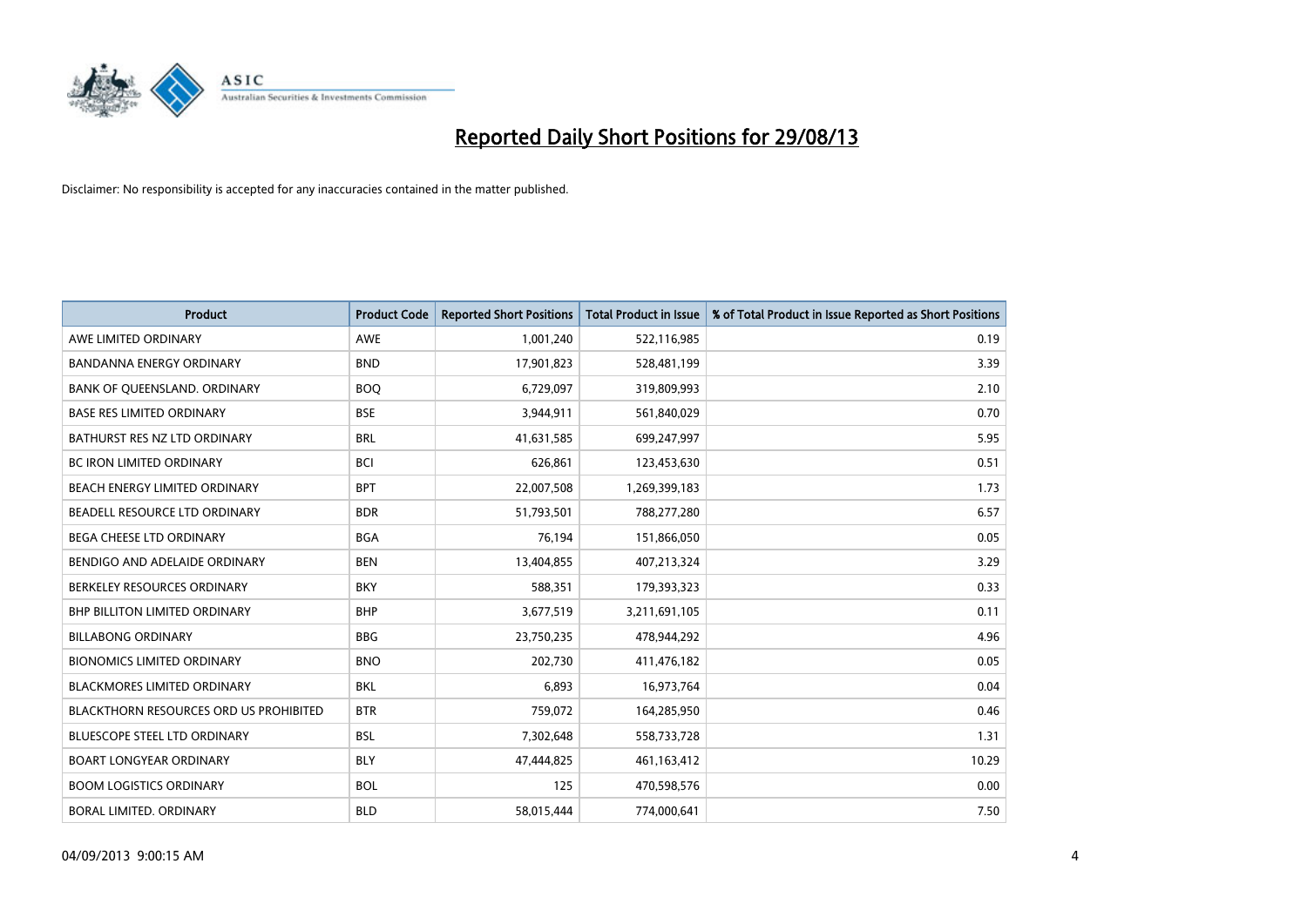

| <b>Product</b>                       | <b>Product Code</b> | <b>Reported Short Positions</b> | <b>Total Product in Issue</b> | % of Total Product in Issue Reported as Short Positions |
|--------------------------------------|---------------------|---------------------------------|-------------------------------|---------------------------------------------------------|
| <b>BRADKEN LIMITED ORDINARY</b>      | <b>BKN</b>          | 16,668,979                      | 169,240,662                   | 9.85                                                    |
| <b>BRAMBLES LIMITED ORDINARY</b>     | <b>BXB</b>          | 2,233,186                       | 1,557,447,608                 | 0.14                                                    |
| BREVILLE GROUP LTD ORDINARY          | <b>BRG</b>          | 4,476,874                       | 130,095,322                   | 3.44                                                    |
| BRICKWORKS LIMITED ORDINARY          | <b>BKW</b>          | 63,128                          | 147,818,132                   | 0.04                                                    |
| <b>BROCKMAN MINING LTD ORDINARY</b>  | <b>BCK</b>          | 182,026                         | 7,894,482,131                 | 0.00                                                    |
| BT INVESTMENT MNGMNT ORDINARY        | <b>BTT</b>          | 95,914                          | 278,100,237                   | 0.03                                                    |
| <b>BUCCANEER ENERGY LTD ORDINARY</b> | <b>BCC</b>          | 57,127                          | 2,398,671,956                 | 0.00                                                    |
| <b>BURU ENERGY ORDINARY</b>          | <b>BRU</b>          | 11,257,583                      | 295,336,429                   | 3.81                                                    |
| <b>BWP TRUST ORDINARY UNITS</b>      | <b>BWP</b>          | 12,344,278                      | 587,642,648                   | 2.10                                                    |
| <b>CABCHARGE AUSTRALIA ORDINARY</b>  | CAB                 | 12,248,404                      | 120,430,683                   | 10.17                                                   |
| CALTEX AUSTRALIA ORDINARY            | <b>CTX</b>          | 1,749,447                       | 270,000,000                   | 0.65                                                    |
| CAPE LAMBERT RES LTD ORDINARY        | <b>CFE</b>          | 808,141                         | 679,691,942                   | 0.12                                                    |
| <b>CARBON ENERGY ORDINARY</b>        | <b>CNX</b>          | 120,261                         | 968,888,950                   | 0.01                                                    |
| <b>CARDNO LIMITED ORDINARY</b>       | CDD                 | 10,341,082                      | 143,726,327                   | 7.19                                                    |
| CARNARVON PETROLEUM ORDINARY         | <b>CVN</b>          | 734                             | 934,109,501                   | 0.00                                                    |
| CARSALES.COM LTD ORDINARY            | <b>CRZ</b>          | 2,356,593                       | 236,745,082                   | 1.00                                                    |
| <b>CASH CONVERTERS ORDINARY</b>      | CCV                 | 3,446,704                       | 423,861,025                   | 0.81                                                    |
| CEDAR WOODS PROP. ORDINARY           | <b>CWP</b>          | 59,236                          | 73,359,551                    | 0.08                                                    |
| CENTRAL PETROLEUM ORDINARY           | <b>CTP</b>          | 756,248                         | 1,546,078,845                 | 0.05                                                    |
| CERAMIC FUEL CELLS ORDINARY          | <b>CFU</b>          | 132,138                         | 1,591,941,620                 | 0.01                                                    |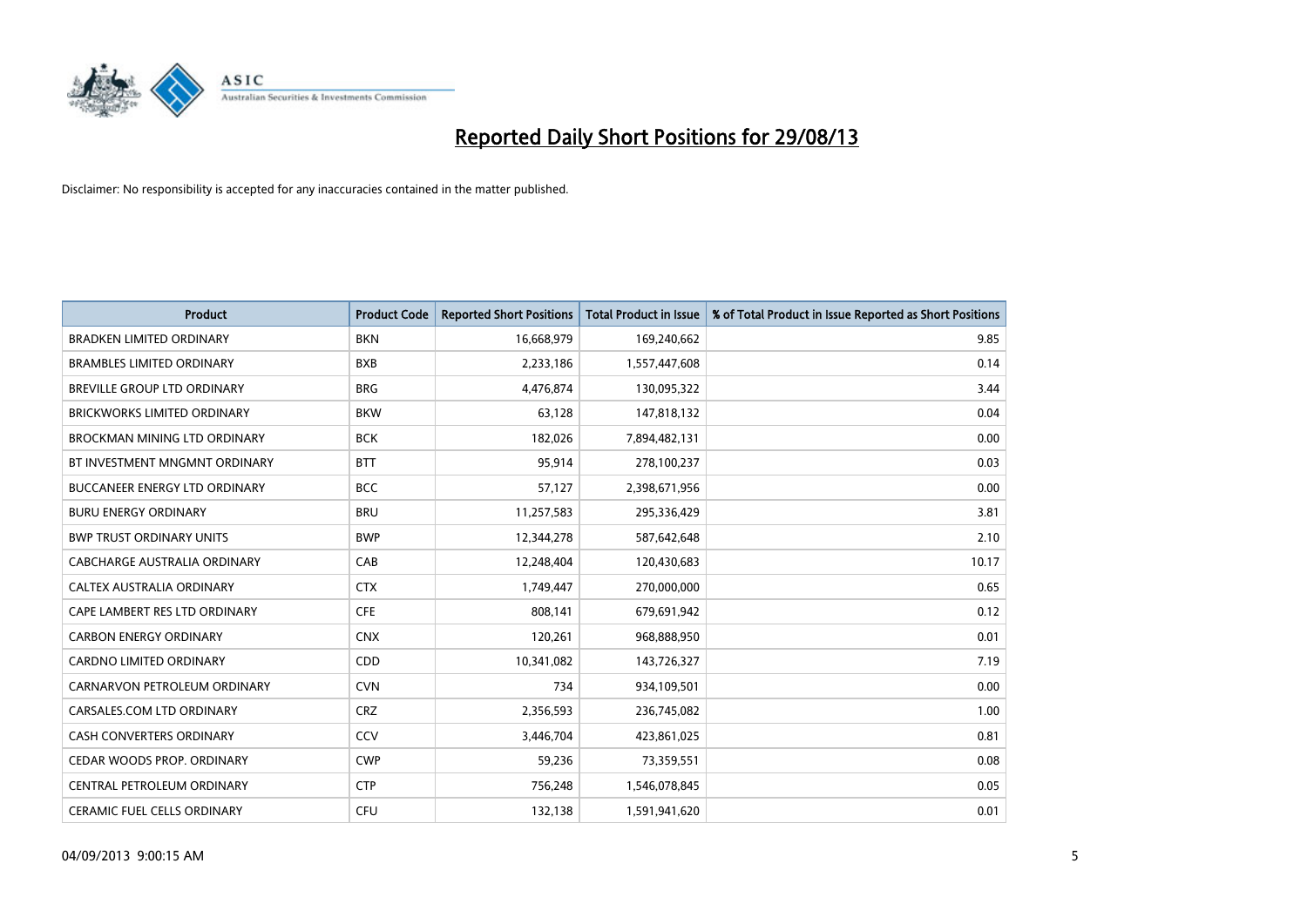

| <b>Product</b>                          | <b>Product Code</b> | <b>Reported Short Positions</b> | <b>Total Product in Issue</b> | % of Total Product in Issue Reported as Short Positions |
|-----------------------------------------|---------------------|---------------------------------|-------------------------------|---------------------------------------------------------|
| CFS RETAIL TRUST GRP STAPLED SECURITIES | <b>CFX</b>          | 70,375,224                      | 2,828,495,659                 | 2.49                                                    |
| <b>CHALICE GOLD MINES ORDINARY</b>      | <b>CHN</b>          | 50,000                          | 251,230,886                   | 0.02                                                    |
| CHALLENGER DIV.PRO. STAPLED UNITS       | <b>CDI</b>          | 9,460                           | 214,101,013                   | 0.00                                                    |
| CHALLENGER LIMITED ORDINARY             | <b>CGF</b>          | 2,411,673                       | 530,862,585                   | 0.45                                                    |
| <b>CHANDLER MACLEOD LTD ORDINARY</b>    | <b>CMG</b>          | 103.480                         | 469,679,390                   | 0.02                                                    |
| CHARTER HALL GROUP STAPLED US PROHIBIT. | <b>CHC</b>          | 286,963                         | 302,262,312                   | 0.09                                                    |
| <b>CHARTER HALL RETAIL UNITS</b>        | <b>CQR</b>          | 6,127,952                       | 341,843,880                   | 1.79                                                    |
| <b>CHORUS LIMITED ORDINARY</b>          | <b>CNU</b>          | 65,626                          | 389,299,049                   | 0.02                                                    |
| CITIGOLD CORP LTD ORDINARY              | <b>CTO</b>          | 153,427                         | 1,352,907,765                 | 0.01                                                    |
| <b>CLOUGH LIMITED ORDINARY</b>          | <b>CLO</b>          | 248,332                         | 777,090,670                   | 0.03                                                    |
| COAL OF AFRICA LTD ORDINARY             | <b>CZA</b>          | 10,326                          | 1,048,368,613                 | 0.00                                                    |
| <b>COALSPUR MINES LTD ORDINARY</b>      | <b>CPL</b>          | 9,395,195                       | 641,244,435                   | 1.47                                                    |
| COCA-COLA AMATIL ORDINARY               | <b>CCL</b>          | 16,834,688                      | 763,590,249                   | 2.20                                                    |
| <b>COCHLEAR LIMITED ORDINARY</b>        | <b>COH</b>          | 6,266,044                       | 57,040,932                    | 10.99                                                   |
| <b>COCKATOO COAL ORDINARY</b>           | <b>COK</b>          | 13,307,577                      | 1,021,101,465                 | 1.30                                                    |
| <b>CODAN LIMITED ORDINARY</b>           | <b>CDA</b>          | 1,081,642                       | 176,926,104                   | 0.61                                                    |
| <b>COFFEY INTERNATIONAL ORDINARY</b>    | <b>COF</b>          | 41,002                          | 255,833,165                   | 0.02                                                    |
| <b>COLLECTION HOUSE ORDINARY</b>        | <b>CLH</b>          | 981,000                         | 115,437,740                   | 0.85                                                    |
| <b>COLLINS FOODS LTD ORDINARY</b>       | <b>CKF</b>          | 528,002                         | 93,000,003                    | 0.57                                                    |
| COMMONWEALTH BANK, ORDINARY             | <b>CBA</b>          | 8,616,662                       | 1,611,928,836                 | 0.53                                                    |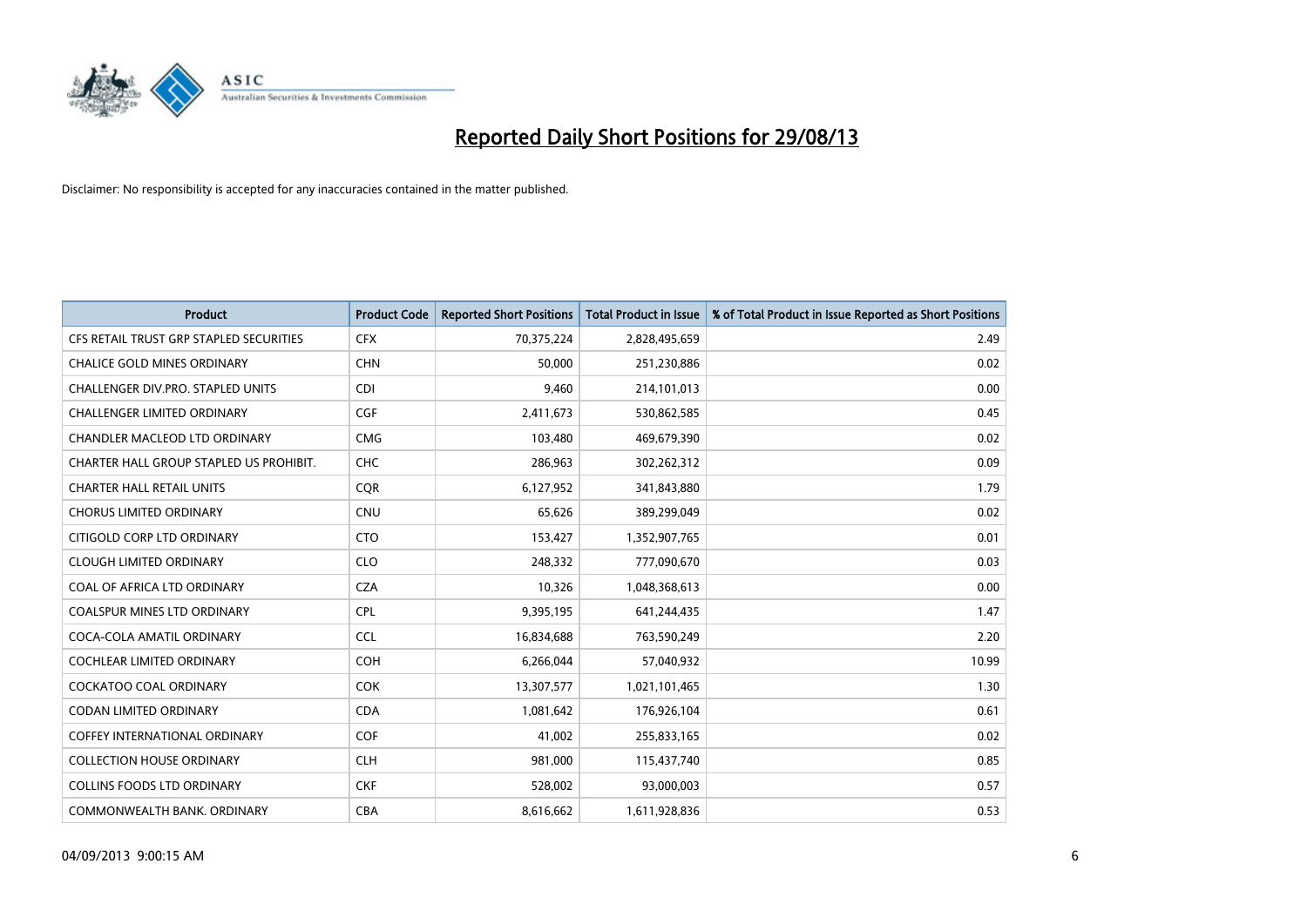

| <b>Product</b>                          | <b>Product Code</b> | <b>Reported Short Positions</b> | <b>Total Product in Issue</b> | % of Total Product in Issue Reported as Short Positions |
|-----------------------------------------|---------------------|---------------------------------|-------------------------------|---------------------------------------------------------|
| <b>COMMONWEALTH PROP ORDINARY UNITS</b> | <b>CPA</b>          | 31,562,940                      | 2,347,003,413                 | 1.34                                                    |
| <b>COMPASS RESOURCES ORDINARY</b>       | <b>CMR</b>          | 7,472                           | 1,403,744,100                 | 0.00                                                    |
| <b>COMPUTERSHARE LTD ORDINARY</b>       | <b>CPU</b>          | 9,768,670                       | 556,203,079                   | 1.76                                                    |
| <b>CORP TRAVEL LIMITED ORDINARY</b>     | <b>CTD</b>          | 245,461                         | 78,081,184                    | 0.31                                                    |
| <b>CREDIT CORP GROUP ORDINARY</b>       | <b>CCP</b>          | 7,704                           | 45,932,899                    | 0.02                                                    |
| <b>CROMWELL PROP STAPLED SECURITIES</b> | <b>CMW</b>          | 1,337,756                       | 1,716,999,224                 | 0.08                                                    |
| <b>CROWE HORWATH AUS ORDINARY</b>       | <b>CRH</b>          | 815,213                         | 269,665,096                   | 0.30                                                    |
| <b>CROWN LIMITED ORDINARY</b>           | <b>CWN</b>          | 3,788,118                       | 728,394,185                   | 0.52                                                    |
| <b>CSG LIMITED ORDINARY</b>             | CSV                 | 99,772                          | 278,355,477                   | 0.04                                                    |
| <b>CSL LIMITED ORDINARY</b>             | <b>CSL</b>          | 604,180                         | 487,099,174                   | 0.12                                                    |
| <b>CSR LIMITED ORDINARY</b>             | <b>CSR</b>          | 36,622,398                      | 506,000,315                   | 7.24                                                    |
| <b>CUDECO LIMITED ORDINARY</b>          | CDU                 | 6,669,778                       | 205,017,174                   | 3.25                                                    |
| DART ENERGY LTD ORDINARY                | <b>DTE</b>          | 14,799,202                      | 878,789,752                   | 1.68                                                    |
| DATA#3 LIMITED ORDINARY                 | <b>DTL</b>          | 106,050                         | 153,974,950                   | 0.07                                                    |
| DAVID JONES LIMITED ORDINARY            | <b>DJS</b>          | 60,904,985                      | 535,002,401                   | 11.38                                                   |
| <b>DECMIL GROUP LIMITED ORDINARY</b>    | <b>DCG</b>          | 3,273,737                       | 168,203,219                   | 1.95                                                    |
| DEEP YELLOW LIMITED ORDINARY            | <b>DYL</b>          | 100,002                         | 1,562,794,247                 | 0.01                                                    |
| DEXUS PROPERTY GROUP STAPLED UNITS      | <b>DXS</b>          | 15,678,653                      | 4,701,957,390                 | 0.33                                                    |
| DISCOVERY METALS LTD ORDINARY           | <b>DML</b>          | 13,327,970                      | 486,986,451                   | 2.74                                                    |
| DOMINO PIZZA ENTERPR ORDINARY           | <b>DMP</b>          | 420,145                         | 83,975,955                    | 0.50                                                    |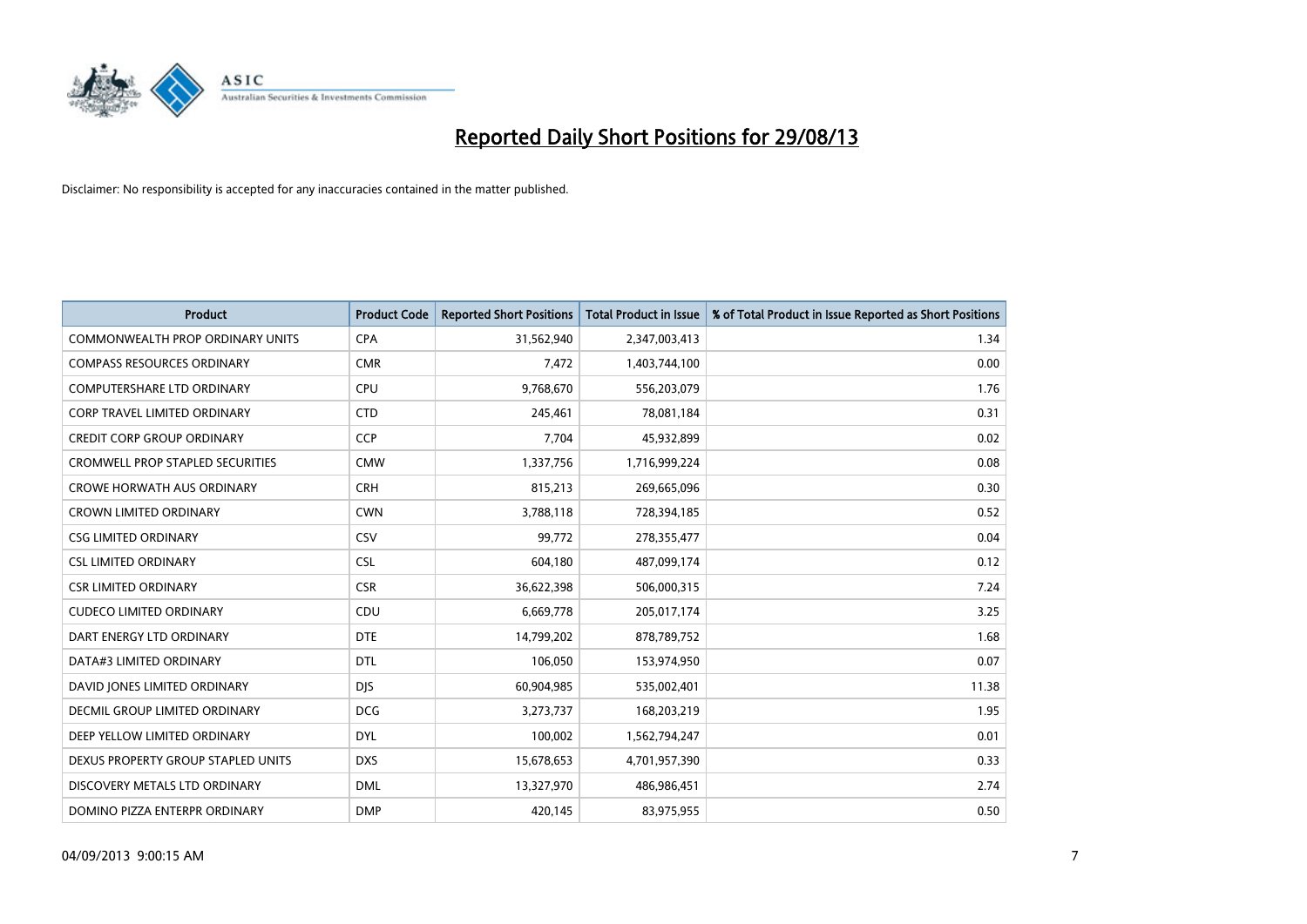

| <b>Product</b>                       | <b>Product Code</b> | <b>Reported Short Positions</b> | <b>Total Product in Issue</b> | % of Total Product in Issue Reported as Short Positions |
|--------------------------------------|---------------------|---------------------------------|-------------------------------|---------------------------------------------------------|
| DONACO INTERNATIONAL ORDINARY        | <b>DNA</b>          | 13,888                          | 371,719,896                   | 0.00                                                    |
| DOWNER EDI LIMITED ORDINARY          | <b>DOW</b>          | 11,291,509                      | 433,409,429                   | 2.61                                                    |
| DRILLSEARCH ENERGY ORDINARY          | <b>DLS</b>          | 14,911,155                      | 427,753,371                   | 3.49                                                    |
| DUET GROUP STAPLED US PROHIBIT.      | <b>DUE</b>          | 1,208,370                       | 1,188,651,841                 | 0.10                                                    |
| <b>DULUXGROUP LIMITED ORDINARY</b>   | <b>DLX</b>          | 3,341,273                       | 377,019,430                   | 0.89                                                    |
| <b>DWS LTD ORDINARY</b>              | <b>DWS</b>          | 464,542                         | 132,362,763                   | 0.35                                                    |
| ECHO ENTERTAINMENT ORDINARY          | <b>EGP</b>          | 6,936,900                       | 825,672,730                   | 0.84                                                    |
| <b>ELDERS LIMITED ORDINARY</b>       | <b>ELD</b>          | 18,246,307                      | 455,013,329                   | 4.01                                                    |
| ELEMENTAL MINERALS ORDINARY          | <b>ELM</b>          | 263,878                         | 288,587,228                   | 0.09                                                    |
| ELEMENTOS LIMITED ORDINARY           | <b>ELT</b>          | 16                              | 188,638,746                   | 0.00                                                    |
| <b>EMECO HOLDINGS ORDINARY</b>       | <b>EHL</b>          | 18,264,337                      | 599,675,707                   | 3.05                                                    |
| <b>ENDEAVOUR MIN CORP CDI 1:1</b>    | <b>EVR</b>          | 348,582                         | 101,150,560                   | 0.34                                                    |
| ENERGY RESOURCES ORDINARY 'A'        | <b>ERA</b>          | 7,939,884                       | 517,725,062                   | 1.53                                                    |
| <b>ENERGY WORLD CORPOR, ORDINARY</b> | <b>EWC</b>          | 27,450,037                      | 1,734,166,672                 | 1.58                                                    |
| <b>ENVESTRA LIMITED ORDINARY</b>     | <b>ENV</b>          | 6,464,417                       | 1,796,808,474                 | 0.36                                                    |
| EQUATORIAL RES LTD ORDINARY          | EQX                 | 8                               | 121,885,353                   | 0.00                                                    |
| ERM POWER LIMITED ORDINARY           | <b>EPW</b>          | 28,805                          | 207,499,601                   | 0.01                                                    |
| <b>ESERVGLOBAL LIMITED ORDINARY</b>  | <b>ESV</b>          | 7,244,497                       | 249,045,997                   | 2.91                                                    |
| EVOLUTION MINING LTD ORDINARY        | <b>EVN</b>          | 23,494,670                      | 708,092,989                   | 3.32                                                    |
| FAIRFAX MEDIA LTD ORDINARY           | <b>FXJ</b>          | 348,661,260                     | 2,351,955,725                 | 14.82                                                   |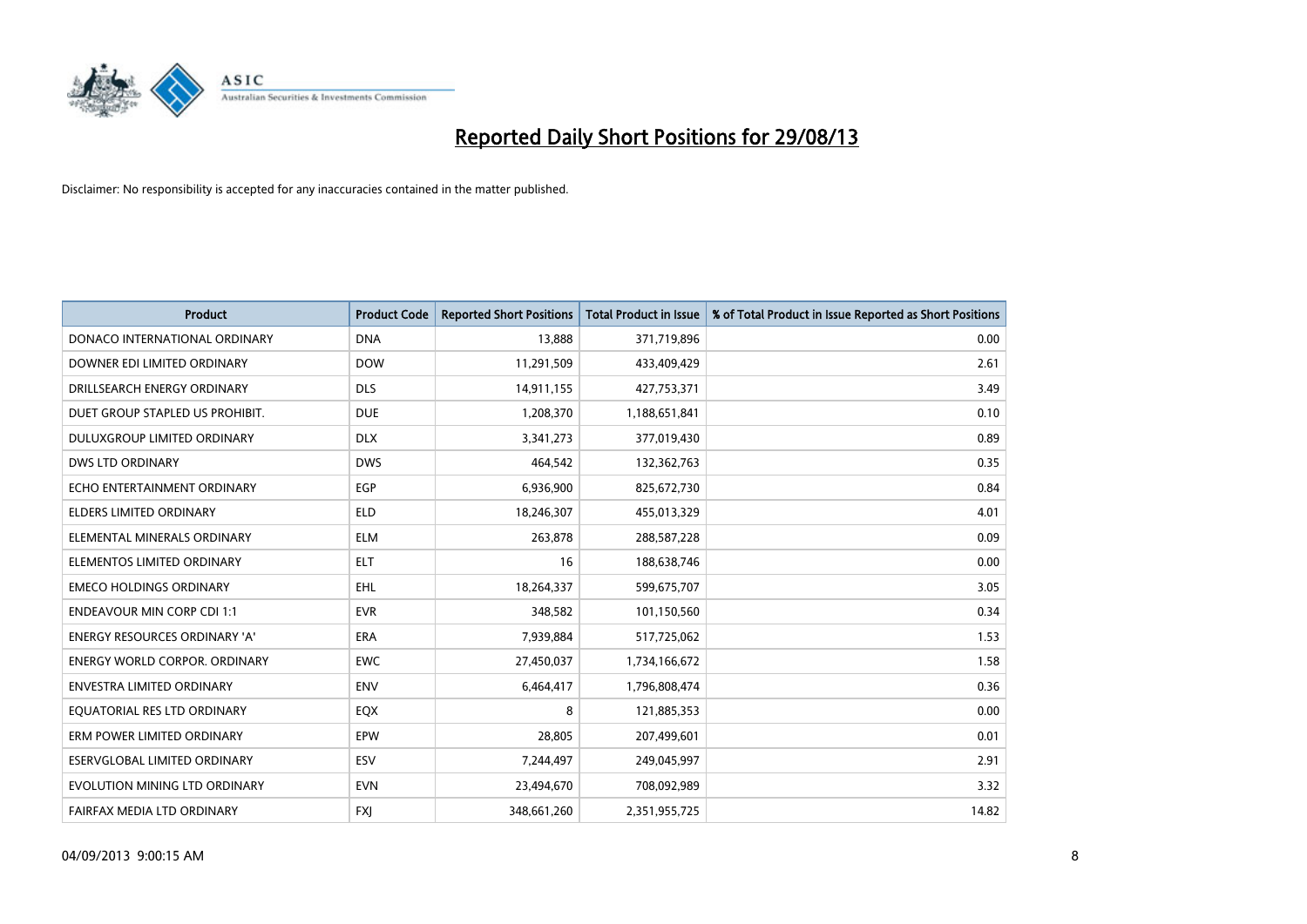

| <b>Product</b>                         | <b>Product Code</b> | <b>Reported Short Positions</b> | <b>Total Product in Issue</b> | % of Total Product in Issue Reported as Short Positions |
|----------------------------------------|---------------------|---------------------------------|-------------------------------|---------------------------------------------------------|
| <b>FANTASTIC HOLDINGS ORDINARY</b>     | <b>FAN</b>          | 25,645                          | 103,068,398                   | 0.02                                                    |
| <b>FAR LTD ORDINARY</b>                | <b>FAR</b>          | 23,036,061                      | 2,499,846,742                 | 0.92                                                    |
| FEDERATION CNTRES ORD/UNIT STAPLED SEC | <b>FDC</b>          | 2,312,707                       | 1,427,641,565                 | 0.16                                                    |
| FINBAR GROUP LIMITED ORDINARY          | <b>FRI</b>          | 7,972                           | 218,006,169                   | 0.00                                                    |
| FISHER & PAYKEL H. ORDINARY            | <b>FPH</b>          | 230,308                         | 546,543,100                   | 0.04                                                    |
| FKP PROPERTY GROUP STAPLED SECURITIES  | <b>FKP</b>          | 9,832,211                       | 321,578,705                   | 3.06                                                    |
| FLEETWOOD CORP ORDINARY                | <b>FWD</b>          | 1,912,140                       | 60,522,619                    | 3.16                                                    |
| FLETCHER BUILDING ORDINARY             | <b>FBU</b>          | 4,527,871                       | 686,096,427                   | 0.66                                                    |
| FLEXIGROUP LIMITED ORDINARY            | <b>FXL</b>          | 66,372                          | 302,305,394                   | 0.02                                                    |
| <b>FLIGHT CENTRE ORDINARY</b>          | <b>FLT</b>          | 7,138,240                       | 100,430,746                   | 7.11                                                    |
| FLINDERS MINES LTD ORDINARY            | <b>FMS</b>          | 5,908,319                       | 1,824,843,676                 | 0.32                                                    |
| <b>FOCUS MINERALS LTD ORDINARY</b>     | <b>FML</b>          | 31,403,583                      | 9,137,375,877                 | 0.34                                                    |
| <b>FORGE GROUP LIMITED ORDINARY</b>    | <b>FGE</b>          | 863,441                         | 86,169,014                    | 1.00                                                    |
| FORTESCUE METALS GRP ORDINARY          | <b>FMG</b>          | 166,025,887                     | 3,113,798,659                 | 5.33                                                    |
| <b>G.U.D. HOLDINGS ORDINARY</b>        | GUD                 | 5,934,112                       | 71,341,319                    | 8.32                                                    |
| <b>G8 EDUCATION LIMITED ORDINARY</b>   | <b>GEM</b>          | 2,381,500                       | 273,190,260                   | 0.87                                                    |
| <b>GALAXY RESOURCES ORDINARY</b>       | GXY                 | 18,645,709                      | 799,917,303                   | 2.33                                                    |
| <b>GEODYNAMICS LIMITED ORDINARY</b>    | GDY                 | 850                             | 406,452,608                   | 0.00                                                    |
| <b>GINDALBIE METALS LTD ORDINARY</b>   | GBG                 | 53,039,563                      | 1,492,944,820                 | 3.55                                                    |
| <b>GOODMAN FIELDER, ORDINARY</b>       | GFF                 | 45,926,147                      | 1,955,559,207                 | 2.35                                                    |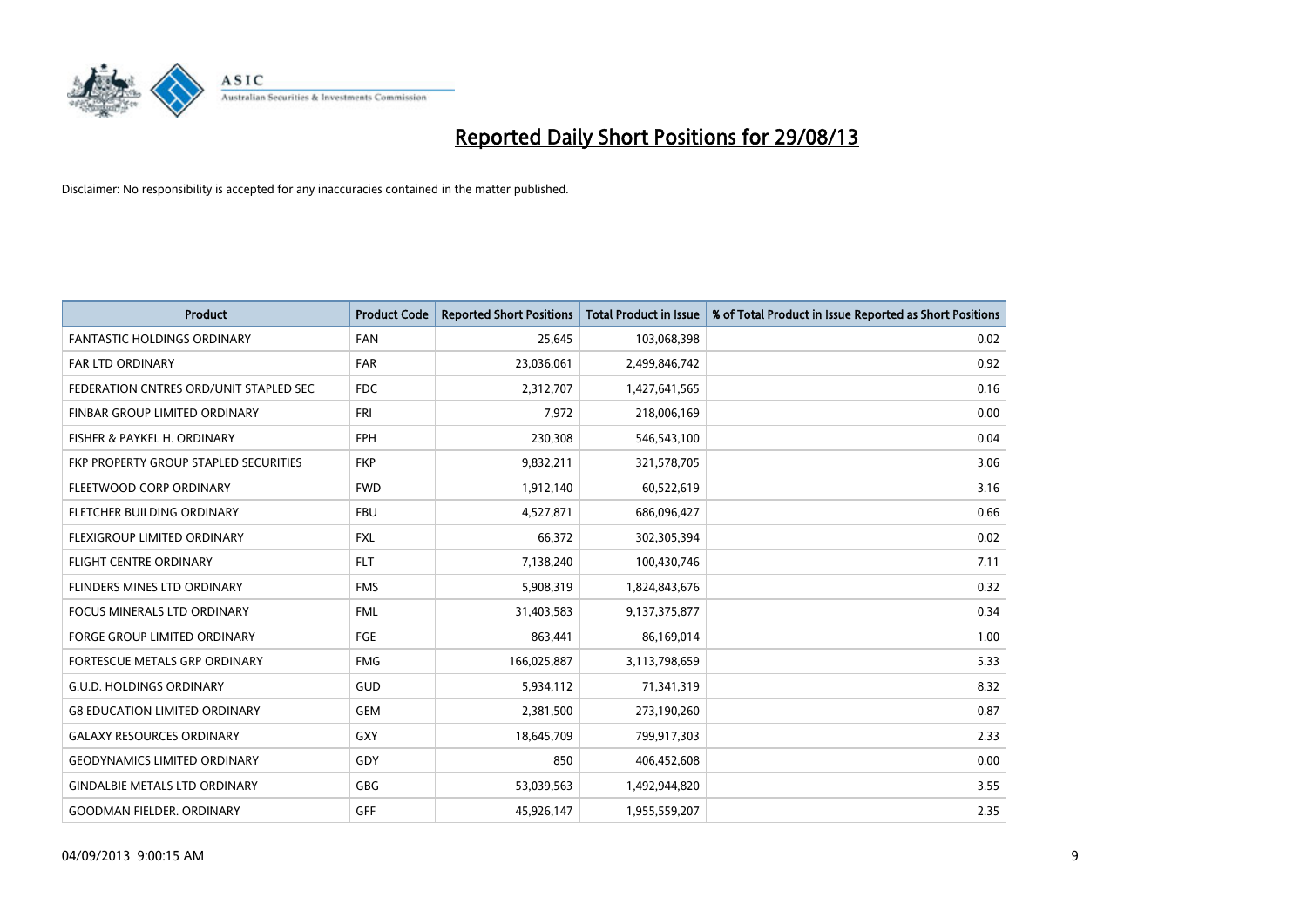

| <b>Product</b>                                   | <b>Product Code</b> | <b>Reported Short Positions</b> | <b>Total Product in Issue</b> | % of Total Product in Issue Reported as Short Positions |
|--------------------------------------------------|---------------------|---------------------------------|-------------------------------|---------------------------------------------------------|
| <b>GOODMAN GROUP STAPLED</b>                     | <b>GMG</b>          | 3,595,064                       | 1,713,233,947                 | 0.21                                                    |
| <b>GPT GROUP STAPLED SEC.</b>                    | <b>GPT</b>          | 5,399,453                       | 1,742,852,344                 | 0.31                                                    |
| <b>GRAINCORP LIMITED A CLASS ORDINARY</b>        | <b>GNC</b>          | 271,500                         | 228,855,628                   | 0.12                                                    |
| <b>GRANGE RESOURCES, ORDINARY</b>                | <b>GRR</b>          | 6,188,833                       | 1,156,492,195                 | 0.54                                                    |
| <b>GREENLAND MIN EN LTD ORDINARY</b>             | GGG                 | 4,799,766                       | 572,720,096                   | 0.84                                                    |
| <b>GROWTHPOINT PROPERTY ORD/UNIT STAPLED SEC</b> | GOZ                 | 49,999                          | 402,830,366                   | 0.01                                                    |
| <b>GRYPHON MINERALS LTD ORDINARY</b>             | <b>GRY</b>          | 10,931,719                      | 400,464,983                   | 2.73                                                    |
| <b>GUILDFORD COAL LTD ORDINARY</b>               | <b>GUF</b>          | 458,414                         | 635,046,899                   | 0.07                                                    |
| <b>GUNNS LIMITED ORDINARY</b>                    | <b>GNS</b>          | 51,772,664                      | 848,401,559                   | 6.10                                                    |
| <b>GWA GROUP LTD ORDINARY</b>                    | <b>GWA</b>          | 14,083,077                      | 306,533,770                   | 4.59                                                    |
| HARVEY NORMAN ORDINARY                           | <b>HVN</b>          | 78,205,172                      | 1,062,316,784                 | 7.36                                                    |
| HASTIE GROUP LIMITED ORDINARY                    | <b>HST</b>          | 5,000                           | 137,353,504                   | 0.00                                                    |
| <b>HENDERSON GROUP CDI 1:1</b>                   | <b>HGG</b>          | 1,578,788                       | 737,474,673                   | 0.21                                                    |
| HEA HOLDINGS LIMITED ORDINARY                    | <b>HFA</b>          | 3,863                           | 118,738,157                   | 0.00                                                    |
| HIGHLANDS PACIFIC ORDINARY                       | <b>HIG</b>          | 500,001                         | 789,344,774                   | 0.06                                                    |
| HILLGROVE RES LTD ORDINARY                       | <b>HGO</b>          | 2,793,851                       | 1,023,760,221                 | 0.27                                                    |
| HILLS HOLDINGS LTD ORDINARY                      | <b>HIL</b>          | 136,325                         | 246,500,444                   | 0.06                                                    |
| HORIZON OIL LIMITED ORDINARY                     | <b>HZN</b>          | 73,541,863                      | 1,234,562,961                 | 5.96                                                    |
| HOT CHILI LTD ORDINARY                           | <b>HCH</b>          | 10,000                          | 310,438,886                   | 0.00                                                    |
| <b>ICON ENERGY LIMITED ORDINARY</b>              | <b>ICN</b>          | 19,230                          | 533,391,210                   | 0.00                                                    |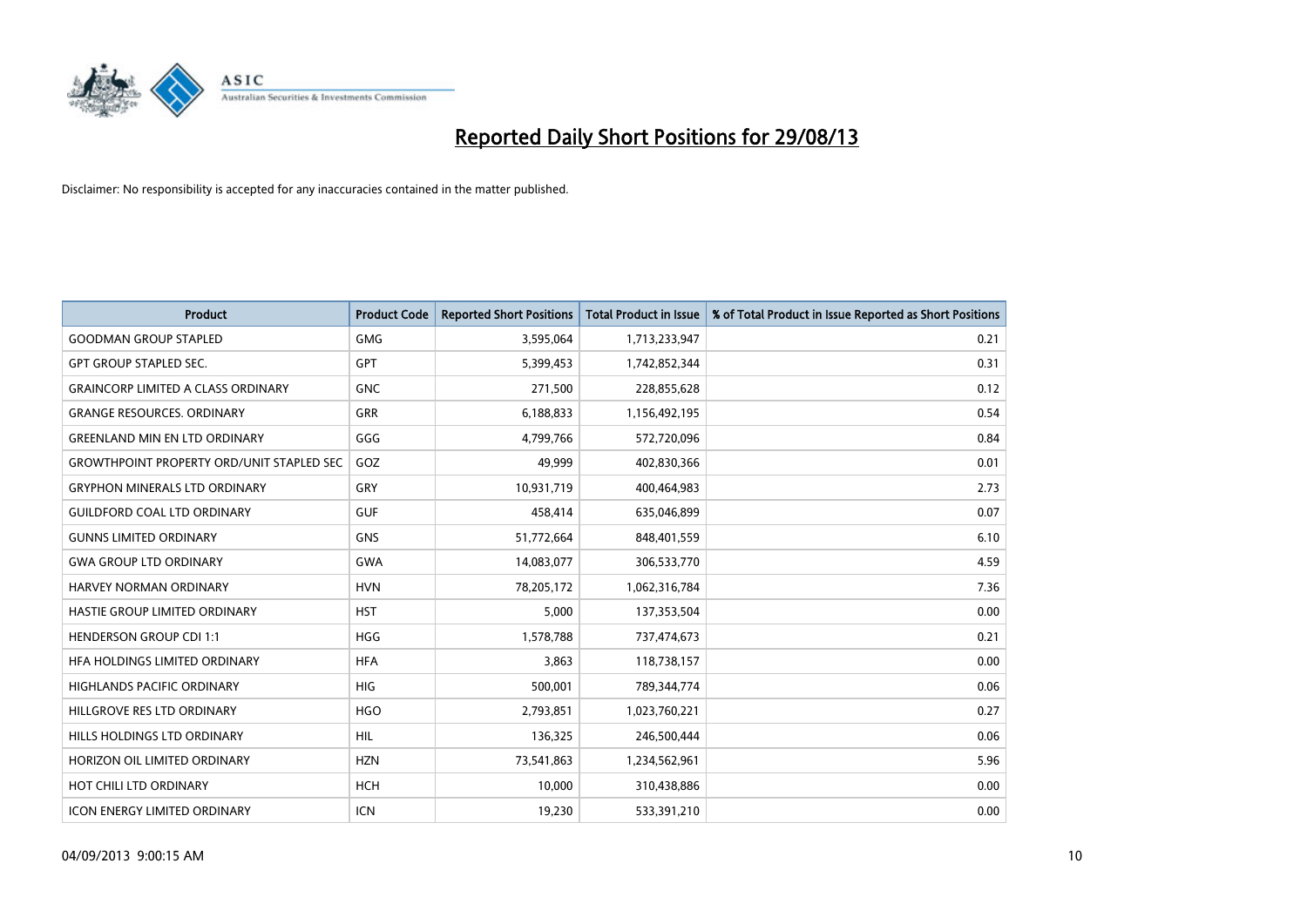

| <b>Product</b>                                  | <b>Product Code</b> | <b>Reported Short Positions</b> | <b>Total Product in Issue</b> | % of Total Product in Issue Reported as Short Positions |
|-------------------------------------------------|---------------------|---------------------------------|-------------------------------|---------------------------------------------------------|
| <b>IINET LIMITED ORDINARY</b>                   | <b>IIN</b>          | 1,467,350                       | 161,238,847                   | 0.91                                                    |
| ILUKA RESOURCES ORDINARY                        | ILU                 | 35,106,000                      | 418,700,517                   | 8.38                                                    |
| <b>IMDEX LIMITED ORDINARY</b>                   | <b>IMD</b>          | 4,207,154                       | 210,473,188                   | 2.00                                                    |
| IMF (AUSTRALIA) LTD ORDINARY                    | <b>IMF</b>          | 2,310,728                       | 123,203,426                   | 1.88                                                    |
| <b>INCITEC PIVOT ORDINARY</b>                   | IPL                 | 18,747,509                      | 1,628,730,107                 | 1.15                                                    |
| INDEPENDENCE GROUP ORDINARY                     | <b>IGO</b>          | 5,680,757                       | 233,321,861                   | 2.43                                                    |
| <b>INDOPHIL RESOURCES ORDINARY</b>              | <b>IRN</b>          | 1,728,907                       | 1,203,146,194                 | 0.14                                                    |
| <b>INFIGEN ENERGY STAPLED SECURITIES</b>        | <b>IFN</b>          | 3,757,417                       | 762,265,972                   | 0.49                                                    |
| INOVA RESOURCES LTD ORDINARY                    | <b>IVA</b>          | 1,384,278                       | 728,201,911                   | 0.19                                                    |
| INSURANCE AUSTRALIA ORDINARY                    | <b>IAG</b>          | 3,511,186                       | 2,079,034,021                 | 0.17                                                    |
| <b>INTREPID MINES ORDINARY</b>                  | <b>IAU</b>          | 20,714,872                      | 556,118,015                   | 3.72                                                    |
| <b>INVESTA OFFICE FUND STAPLED SECURITIES</b>   | <b>IOF</b>          | 1,161,477                       | 614,047,458                   | 0.19                                                    |
| <b>INVOCARE LIMITED ORDINARY</b>                | <b>IVC</b>          | 3,782,972                       | 110,030,298                   | 3.44                                                    |
| ION LIMITED ORDINARY                            | <b>ION</b>          | 164,453                         | 256,365,105                   | 0.06                                                    |
| <b>IOOF HOLDINGS LTD ORDINARY</b>               | IFL                 | 2,431,110                       | 232,118,034                   | 1.05                                                    |
| <b>IRESS LIMITED ORDINARY</b>                   | <b>IRE</b>          | 1,924,483                       | 151,100,570                   | 1.27                                                    |
| <b>IRON ORE HOLDINGS ORDINARY</b>               | <b>IOH</b>          | 26,197                          | 161,174,005                   | 0.02                                                    |
| <b>ISELECT LTD ORDINARY</b>                     | <b>ISU</b>          | 1,109,982                       | 259,964,894                   | 0.43                                                    |
| <b>IAMES HARDIE INDUST CHESS DEPOSITARY INT</b> | <b>IHX</b>          | 6,065,862                       | 442,417,796                   | 1.37                                                    |
| <b>IB HI-FI LIMITED ORDINARY</b>                | <b>JBH</b>          | 9,117,788                       | 99,832,561                    | 9.13                                                    |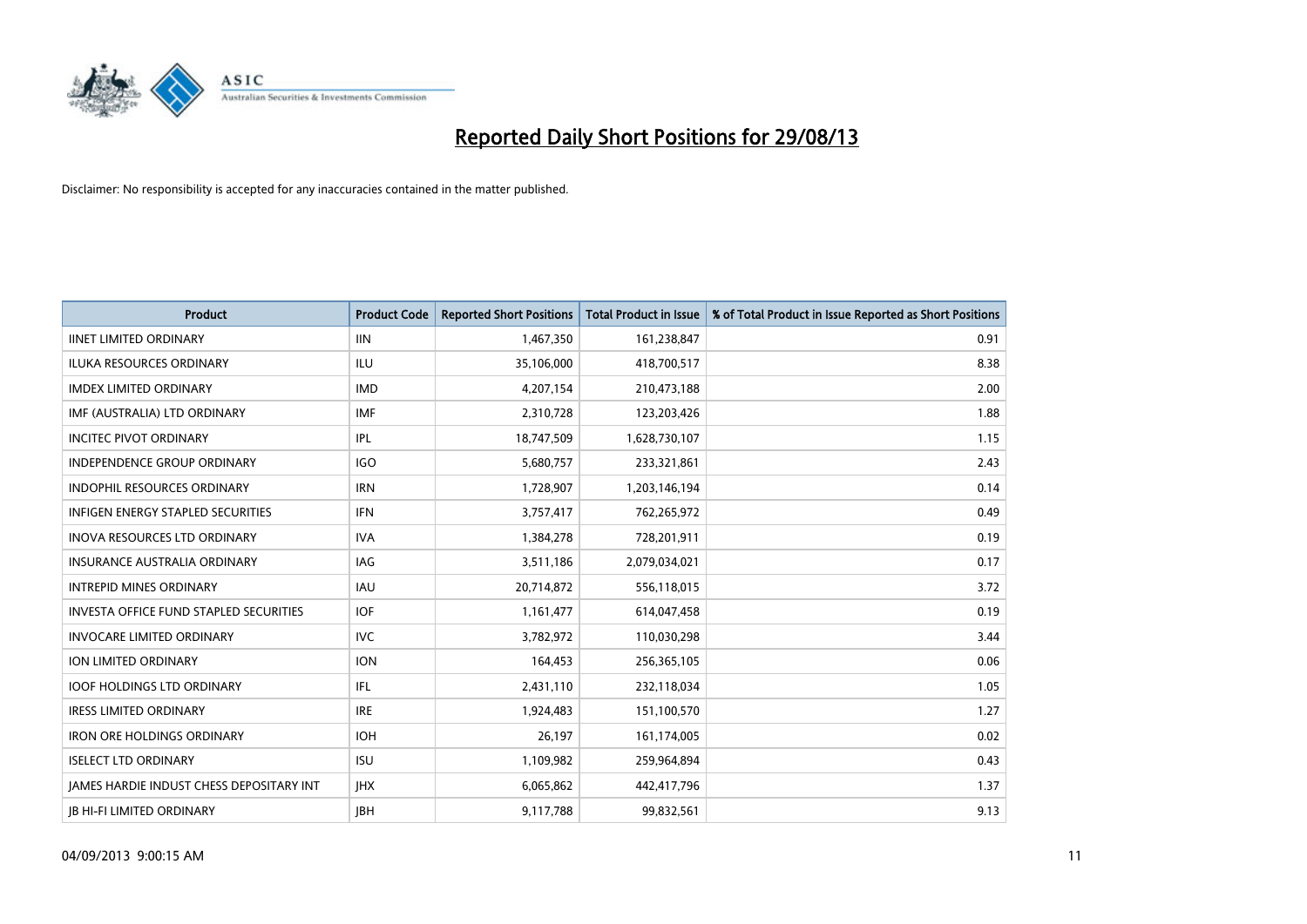

| <b>Product</b>                        | <b>Product Code</b> | <b>Reported Short Positions</b> | <b>Total Product in Issue</b> | % of Total Product in Issue Reported as Short Positions |
|---------------------------------------|---------------------|---------------------------------|-------------------------------|---------------------------------------------------------|
| <b>JUPITER MINES ORDINARY</b>         | <b>IMS</b>          | 9,874                           | 2,281,835,383                 | 0.00                                                    |
| KAGARA LTD ORDINARY                   | KZL                 | 3,385,466                       | 798,953,117                   | 0.42                                                    |
| KAROON GAS AUSTRALIA ORDINARY         | <b>KAR</b>          | 693,091                         | 251,120,769                   | 0.28                                                    |
| KATHMANDU HOLD LTD ORDINARY           | <b>KMD</b>          | 54,386                          | 200,215,894                   | 0.03                                                    |
| <b>KBL MINING LIMITED ORDINARY</b>    | <b>KBL</b>          | 1,820                           | 373,614,772                   | 0.00                                                    |
| KINGSGATE CONSOLID. ORDINARY          | <b>KCN</b>          | 14,558,021                      | 152,284,777                   | 9.56                                                    |
| KINGSROSE MINING LTD ORDINARY         | <b>KRM</b>          | 678,474                         | 335,753,851                   | 0.20                                                    |
| LEIGHTON HOLDINGS ORDINARY            | LEI                 | 20,643,142                      | 337,235,188                   | 6.12                                                    |
| LEND LEASE GROUP UNIT/ORD STAPLED     | <b>LLC</b>          | 1,323,247                       | 575,508,314                   | 0.23                                                    |
| LINC ENERGY LTD ORDINARY              | <b>LNC</b>          | 18,164,044                      | 518,687,562                   | 3.50                                                    |
| LION SELECTION GRP ORDINARY           | <b>LSX</b>          | 36                              | 106,911,413                   | 0.00                                                    |
| LYCOPODIUM LIMITED ORDINARY           | LYL                 | 90                              | 38,955,103                    | 0.00                                                    |
| LYNAS CORPORATION ORDINARY            | <b>LYC</b>          | 207,734,859                     | 1,960,801,292                 | 10.59                                                   |
| <b>M2 TELECOMMUNICATION ORDINARY</b>  | <b>MTU</b>          | 7,769,291                       | 178,498,822                   | 4.35                                                    |
| <b>MACA LIMITED ORDINARY</b>          | <b>MLD</b>          | 11,475                          | 172,500,000                   | 0.01                                                    |
| MACMAHON HOLDINGS ORDINARY            | MAH                 | 4,837,573                       | 1,261,699,966                 | 0.38                                                    |
| MACO ATLAS ROADS GRP ORDINARY STAPLED | <b>MQA</b>          | 19,791,443                      | 478,531,436                   | 4.14                                                    |
| MACQUARIE GROUP LTD ORDINARY          | <b>MQG</b>          | 1,585,631                       | 339,885,036                   | 0.47                                                    |
| MACQUARIE TELECOM GP ORDINARY         | MAQ                 | 2,264                           | 20,967,121                    | 0.01                                                    |
| MAGELLAN FIN GRP LTD ORDINARY         | <b>MFG</b>          | 406,451                         | 152,782,876                   | 0.27                                                    |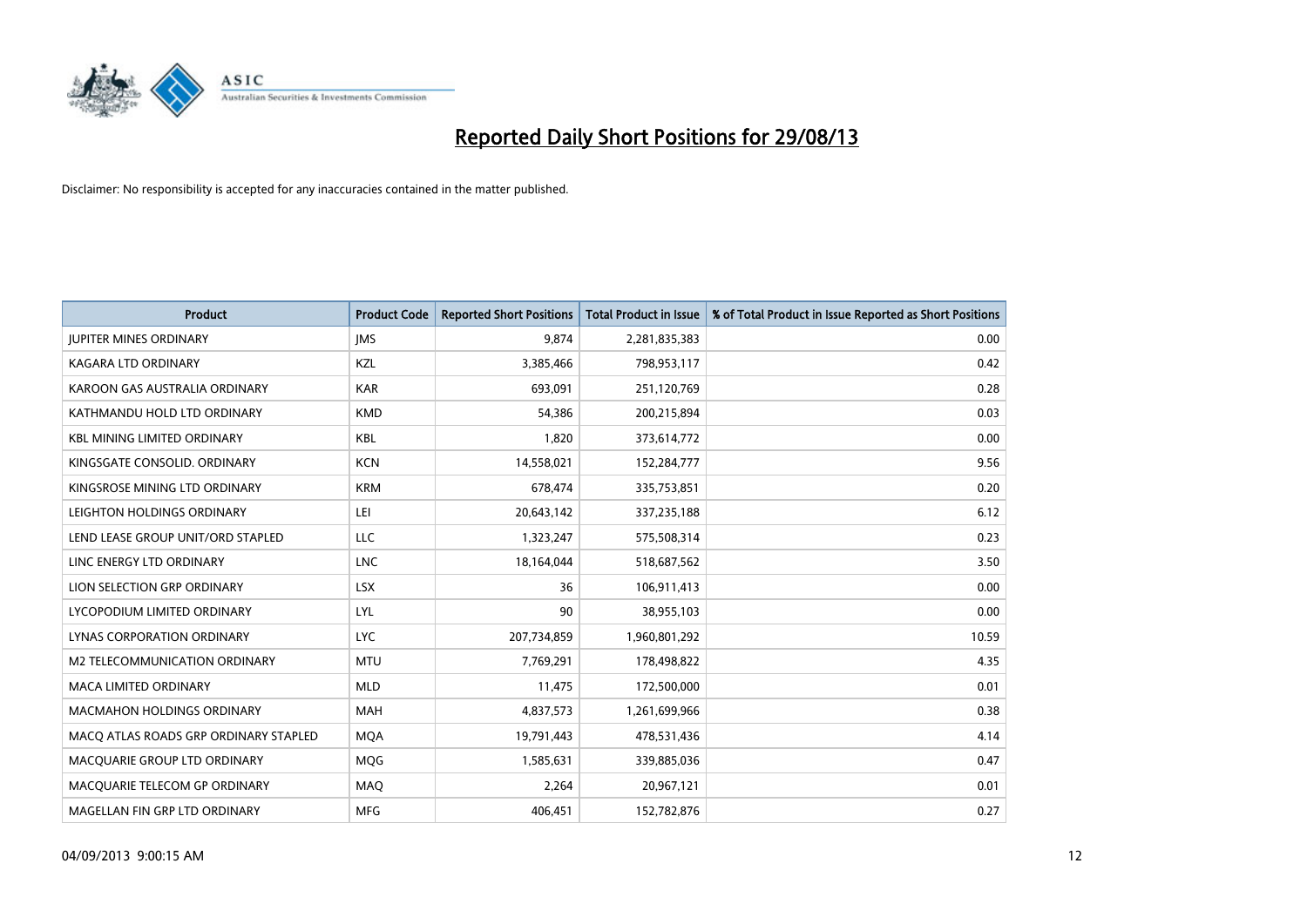

| <b>Product</b>                       | <b>Product Code</b> | <b>Reported Short Positions</b> | <b>Total Product in Issue</b> | % of Total Product in Issue Reported as Short Positions |
|--------------------------------------|---------------------|---------------------------------|-------------------------------|---------------------------------------------------------|
| <b>MATRIX C &amp; E LTD ORDINARY</b> | <b>MCE</b>          | 3,211,076                       | 94,555,428                    | 3.40                                                    |
| MAVERICK DRILLING ORDINARY           | <b>MAD</b>          | 10,011,963                      | 452,726,751                   | 2.21                                                    |
| <b>MAXITRANS INDUSTRIES ORDINARY</b> | <b>MXI</b>          | 25,601                          | 183,993,392                   | 0.01                                                    |
| MAYNE PHARMA LTD ORDINARY            | <b>MYX</b>          | 231                             | 563,459,968                   | 0.00                                                    |
| MCMILLAN SHAKESPEARE ORDINARY        | <b>MMS</b>          | 3,186,610                       | 74,523,965                    | 4.28                                                    |
| <b>MCPHERSON'S LTD ORDINARY</b>      | <b>MCP</b>          | 10                              | 89,294,198                    | 0.00                                                    |
| MEDUSA MINING LTD ORDINARY           | MML                 | 2,050,841                       | 188,903,911                   | 1.09                                                    |
| MEO AUSTRALIA LTD ORDINARY           | <b>MEO</b>          | 10,845                          | 627,264,587                   | 0.00                                                    |
| <b>MERMAID MARINE ORDINARY</b>       | <b>MRM</b>          | 370,808                         | 230,916,498                   | 0.16                                                    |
| MESOBLAST LIMITED ORDINARY           | <b>MSB</b>          | 17,852,878                      | 315,423,901                   | 5.66                                                    |
| METALS X LIMITED ORDINARY            | <b>MLX</b>          | 97,133                          | 1,652,636,110                 | 0.01                                                    |
| METCASH LIMITED ORDINARY             | <b>MTS</b>          | 79,726,573                      | 880,704,786                   | 9.05                                                    |
| METMINCO LIMITED ORDINARY            | <b>MNC</b>          | 1,609,580                       | 1,749,543,023                 | 0.09                                                    |
| MICLYN EXP OFFSHR ORDINARY           | <b>MIO</b>          | 286,444                         | 281,538,972                   | 0.10                                                    |
| MIGHTY RIVER POWER ORDINARY          | <b>MYT</b>          | 1,865                           | 1,400,000,094                 | 0.00                                                    |
| MINCOR RESOURCES NL ORDINARY         | <b>MCR</b>          | 2,483,974                       | 188,208,274                   | 1.32                                                    |
| MINERAL DEPOSITS ORDINARY            | <b>MDL</b>          | 3,599,258                       | 83,538,786                    | 4.31                                                    |
| MINERAL RESOURCES. ORDINARY          | <b>MIN</b>          | 5,530,076                       | 185,987,992                   | 2.97                                                    |
| MIRABELA NICKEL LTD ORDINARY         | <b>MBN</b>          | 30,288,311                      | 876,801,147                   | 3.45                                                    |
| MIRVAC GROUP STAPLED SECURITIES      | <b>MGR</b>          | 4,017,746                       | 3,664,938,678                 | 0.11                                                    |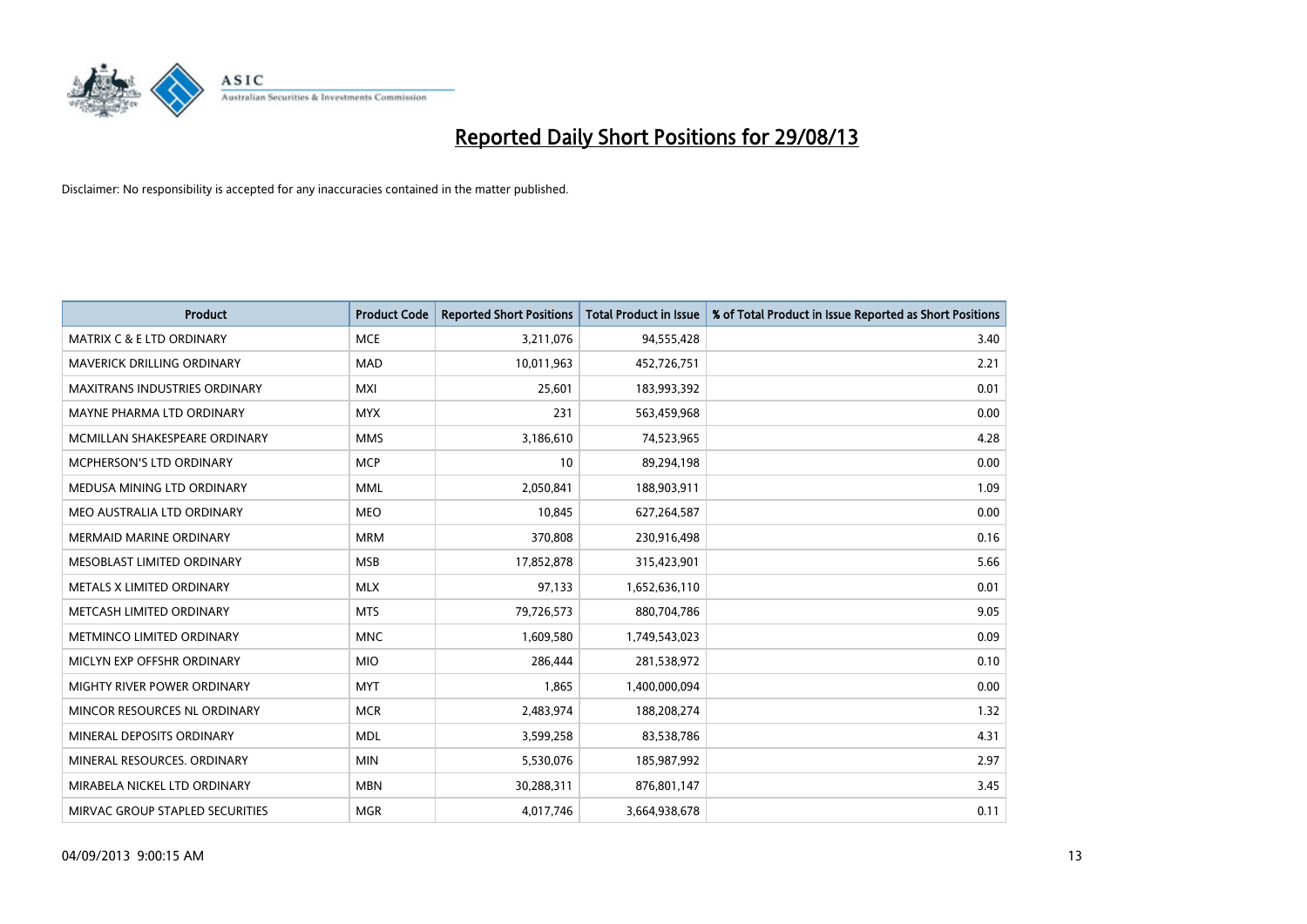

| <b>Product</b>                    | <b>Product Code</b> | <b>Reported Short Positions</b> | <b>Total Product in Issue</b> | % of Total Product in Issue Reported as Short Positions |
|-----------------------------------|---------------------|---------------------------------|-------------------------------|---------------------------------------------------------|
| MOLOPO ENERGY LTD ORDINARY        | <b>MPO</b>          | 675,985                         | 246,724,091                   | 0.27                                                    |
| MONADELPHOUS GROUP ORDINARY       | <b>MND</b>          | 11,895,091                      | 90,940,258                    | 13.08                                                   |
| MORTGAGE CHOICE LTD ORDINARY      | <b>MOC</b>          | 863,528                         | 123,431,282                   | 0.70                                                    |
| MOUNT GIBSON IRON ORDINARY        | <b>MGX</b>          | 18,535,961                      | 1,090,584,232                 | 1.70                                                    |
| MULTIPLEX SITES SITES             | <b>MXUPA</b>        | 1,213                           | 4,500,000                     | 0.03                                                    |
| MURCHISON METALS LTD ORDINARY     | <b>MMX</b>          | 3,066,039                       | 450,497,346                   | 0.68                                                    |
| <b>MYER HOLDINGS LTD ORDINARY</b> | <b>MYR</b>          | 82,907,570                      | 583,794,551                   | 14.20                                                   |
| NANOSONICS LIMITED ORDINARY       | <b>NAN</b>          | 667                             | 262,188,718                   | 0.00                                                    |
| NATIONAL AUST. BANK ORDINARY      | <b>NAB</b>          | 7,156,988                       | 2,348,870,499                 | 0.30                                                    |
| NAVITAS LIMITED ORDINARY          | <b>NVT</b>          | 4,752,136                       | 375,367,918                   | 1.27                                                    |
| NEON ENERGY LIMITED ORDINARY      | <b>NEN</b>          | 743,898                         | 553,037,848                   | 0.13                                                    |
| NEW HOPE CORPORATION ORDINARY     | <b>NHC</b>          | 1,446,926                       | 830,715,225                   | 0.17                                                    |
| NEW STANDARD ENERGY ORDINARY      | <b>NSE</b>          | 322,032                         | 305,331,847                   | 0.11                                                    |
| NEWCREST MINING ORDINARY          | <b>NCM</b>          | 3,547,908                       | 766,510,971                   | 0.46                                                    |
| NEWS CORP. A NON-VOTING CDI       | <b>NNCLV</b>        | 2,881,742                       | 379,394,603                   | 0.76                                                    |
| NEWS CORP. B VOTING CDI           | <b>NNC</b>          | 1,623,793                       | 199,630,239                   | 0.81                                                    |
| NEWSAT LIMITED ORDINARY           | <b>NWT</b>          | 11,894                          | 547,078,507                   | 0.00                                                    |
| NEXTDC LIMITED ORDINARY           | <b>NXT</b>          | 4,100,145                       | 192,904,486                   | 2.13                                                    |
| NEXUS ENERGY LIMITED ORDINARY     | <b>NXS</b>          | 2,143,167                       | 1,330,219,459                 | 0.16                                                    |
| NIB HOLDINGS LIMITED ORDINARY     | <b>NHF</b>          | 1,917,035                       | 439,004,182                   | 0.44                                                    |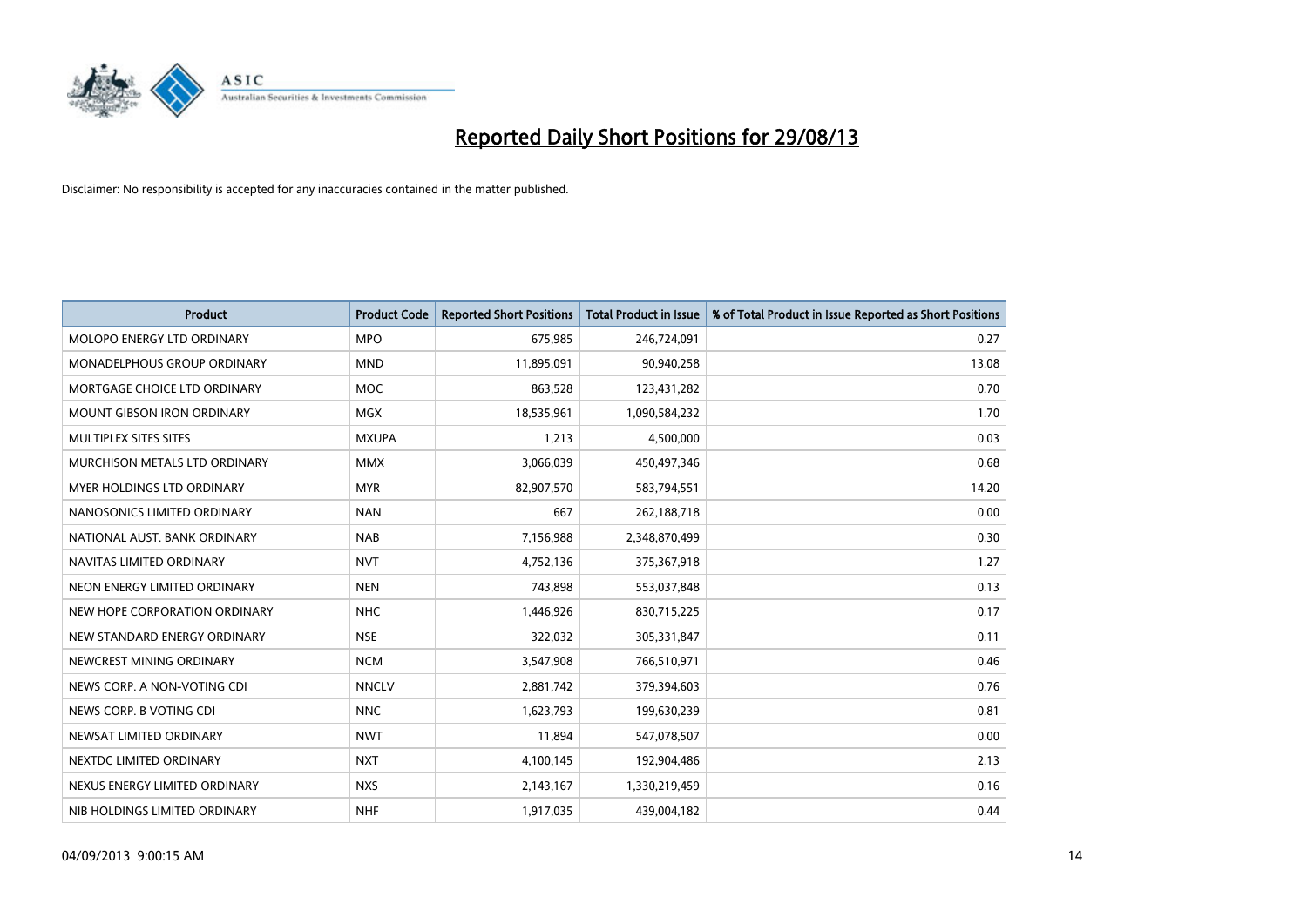

| <b>Product</b>                        | <b>Product Code</b> | <b>Reported Short Positions</b> | <b>Total Product in Issue</b> | % of Total Product in Issue Reported as Short Positions |
|---------------------------------------|---------------------|---------------------------------|-------------------------------|---------------------------------------------------------|
| NIDO PETROLEUM ORDINARY               | <b>NDO</b>          | 42,500                          | 2,046,650,968                 | 0.00                                                    |
| NOBLE MINERAL RES ORDINARY            | <b>NMG</b>          | 2,365,726                       | 666,397,952                   | 0.36                                                    |
| NORTHERN IRON LTD ORDINARY            | <b>NFE</b>          | 2,243,255                       | 484,405,314                   | 0.46                                                    |
| NORTHERN STAR ORDINARY                | <b>NST</b>          | 5,052,278                       | 424,279,762                   | 1.19                                                    |
| NOVOGEN LIMITED ORDINARY              | <b>NRT</b>          | 126,791                         | 142,508,788                   | 0.09                                                    |
| NRW HOLDINGS LIMITED ORDINARY         | <b>NWH</b>          | 17,133,051                      | 278,888,011                   | 6.14                                                    |
| NUCOAL RESOURCES LTD ORDINARY         | <b>NCR</b>          | 90,001                          | 768,612,354                   | 0.01                                                    |
| NUFARM LIMITED ORDINARY               | <b>NUF</b>          | 17,396,948                      | 262,954,040                   | 6.62                                                    |
| <b>OAKTON LIMITED ORDINARY</b>        | <b>OKN</b>          | 666                             | 89,912,735                    | 0.00                                                    |
| OCEANAGOLD CORP. CHESS DEPOSITARY INT | <b>OGC</b>          | 697,579                         | 293,574,586                   | 0.24                                                    |
| OIL SEARCH LTD ORDINARY               | OSH                 | 7,221,657                       | 1,340,018,530                 | 0.54                                                    |
| OM HOLDINGS LIMITED ORDINARY          | OMH                 | 2,772,749                       | 733,423,337                   | 0.38                                                    |
| ORICA LIMITED ORDINARY                | ORI                 | 11,117,918                      | 368,203,632                   | 3.02                                                    |
| ORIGIN ENERGY ORDINARY                | <b>ORG</b>          | 11,435,879                      | 1,097,963,570                 | 1.04                                                    |
| OROCOBRE LIMITED ORDINARY             | <b>ORE</b>          | 252,807                         | 117,745,140                   | 0.21                                                    |
| OROTONGROUP LIMITED ORDINARY          | ORL                 | 491,658                         | 40,880,902                    | 1.20                                                    |
| OZ MINERALS ORDINARY                  | OZL                 | 8,439,167                       | 303,470,022                   | 2.78                                                    |
| <b>PACIFIC BRANDS ORDINARY</b>        | <b>PBG</b>          | 11,552,191                      | 912,915,695                   | 1.27                                                    |
| PALADIN ENERGY LTD ORDINARY           | <b>PDN</b>          | 69,293,050                      | 962,765,979                   | 7.20                                                    |
| PANAUST LIMITED ORDINARY              | <b>PNA</b>          | 3,688,291                       | 619,084,930                   | 0.60                                                    |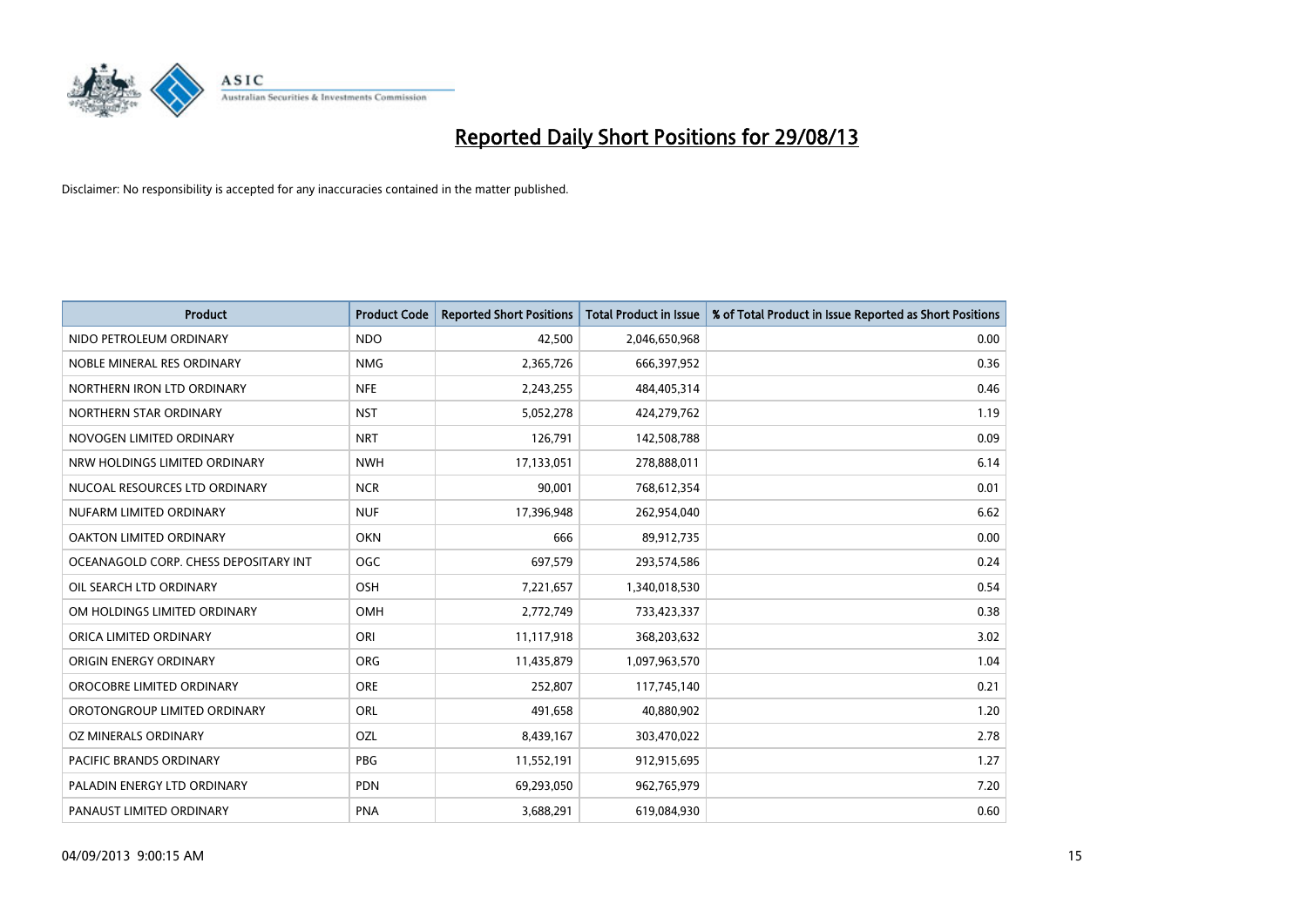

| <b>Product</b>               | <b>Product Code</b> | <b>Reported Short Positions</b> | <b>Total Product in Issue</b> | % of Total Product in Issue Reported as Short Positions |
|------------------------------|---------------------|---------------------------------|-------------------------------|---------------------------------------------------------|
| PANORAMIC RESOURCES ORDINARY | PAN                 | 691,091                         | 260,676,416                   | 0.27                                                    |
| PANTERRA GOLD LTD ORDINARY   | PGI                 |                                 | 760,580,455                   | 0.00                                                    |
| PAPERLINX LIMITED ORDINARY   | <b>PPX</b>          | 48.101                          | 609,280,761                   | 0.01                                                    |
| PAPILLON RES LTD ORDINARY    | <b>PIR</b>          | 6,512,512                       | 337,544,210                   | 1.93                                                    |
| PATTIES FOODS LTD ORDINARY   | PFL                 | 33,660                          | 139,065,639                   | 0.02                                                    |
| PEET LIMITED ORDINARY        | <b>PPC</b>          | 2,847,612                       | 431,986,887                   | 0.66                                                    |
| PERILYA LIMITED ORDINARY     | <b>PEM</b>          | 704,042                         | 769,316,426                   | 0.09                                                    |
| PERPETUAL LIMITED ORDINARY   | PPT                 | 2,284,167                       | 41,980,678                    | 5.44                                                    |
| PERSEUS MINING LTD ORDINARY  | PRU                 | 9,628,486                       | 457,962,088                   | 2.10                                                    |
| PHARMAXIS LTD ORDINARY       | <b>PXS</b>          | 7,385,308                       | 308,548,389                   | 2.39                                                    |
| PLATINUM ASSET ORDINARY      | <b>PTM</b>          | 4,048,161                       | 578,215,695                   | 0.70                                                    |
| PLATINUM AUSTRALIA ORDINARY  | <b>PLA</b>          | 836,027                         | 504,968,043                   | 0.17                                                    |
| PMI GOLD CORP CDI 1:1        | <b>PVM</b>          | 241,847                         | 154,329,165                   | 0.16                                                    |
| PMP LIMITED ORDINARY         | <b>PMP</b>          | 28,840                          | 323,781,124                   | 0.01                                                    |
| PRANA BIOTECHNOLOGY ORDINARY | PBT                 | 300,000                         | 389,665,326                   | 0.08                                                    |
| PREMIER INVESTMENTS ORDINARY | PMV                 | 1,382,127                       | 155,260,478                   | 0.89                                                    |
| PRIMA BIOMED LTD ORDINARY    | <b>PRR</b>          | 607,966                         | 1,228,709,341                 | 0.05                                                    |
| PRIMARY HEALTH CARE ORDINARY | <b>PRY</b>          | 24,058,298                      | 503,921,941                   | 4.77                                                    |
| PRIME MEDIA GRP LTD ORDINARY | <b>PRT</b>          | 3,294                           | 366,330,303                   | 0.00                                                    |
| PROGRAMMED ORDINARY          | <b>PRG</b>          | 236,539                         | 118,229,190                   | 0.20                                                    |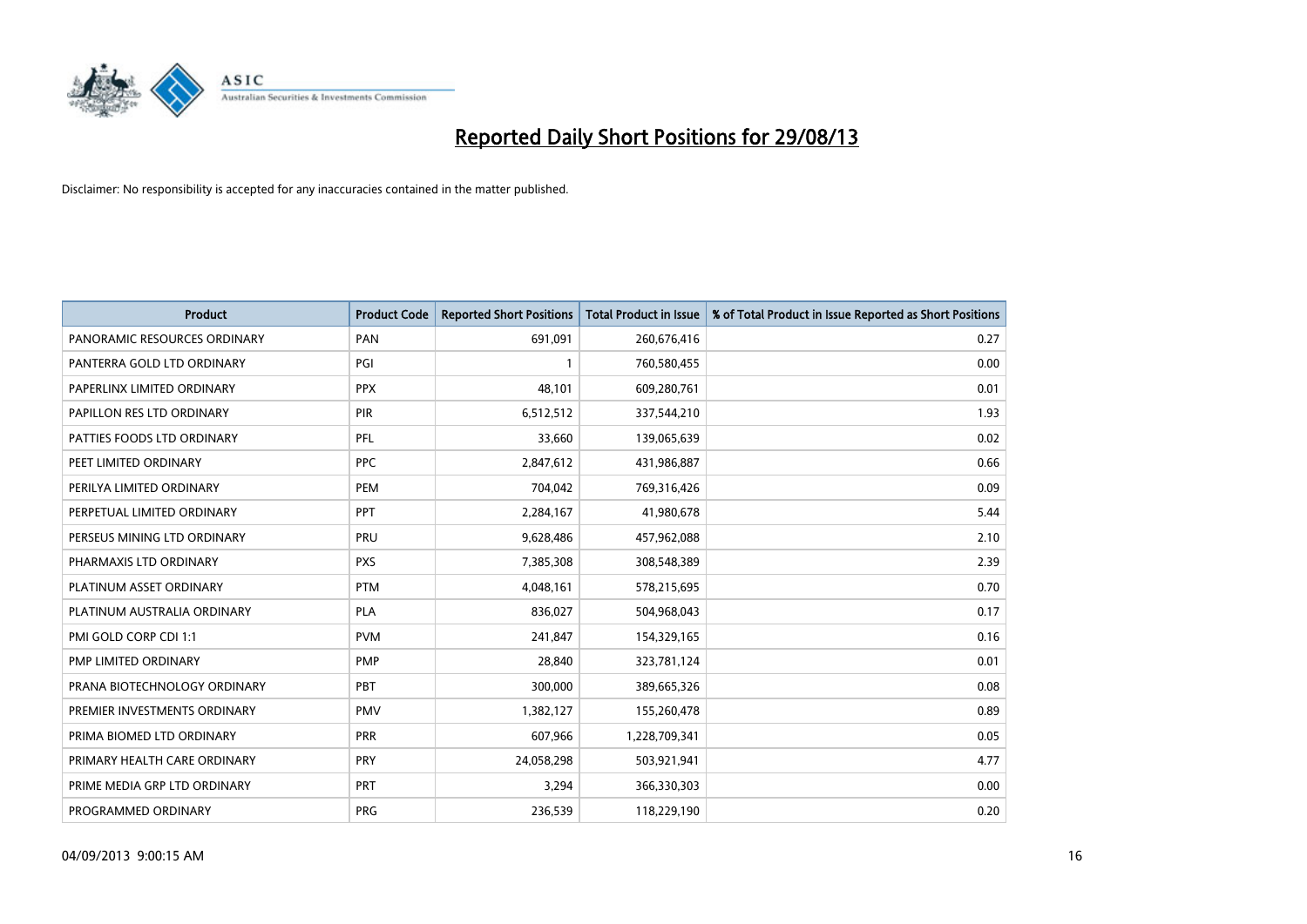

| <b>Product</b>                     | <b>Product Code</b> | <b>Reported Short Positions</b> | <b>Total Product in Issue</b> | % of Total Product in Issue Reported as Short Positions |
|------------------------------------|---------------------|---------------------------------|-------------------------------|---------------------------------------------------------|
| <b>QANTAS AIRWAYS ORDINARY</b>     | QAN                 | 38,232,759                      | 2,241,745,788                 | 1.71                                                    |
| OBE INSURANCE GROUP ORDINARY       | <b>OBE</b>          | 21,193,280                      | 1,220,868,532                 | 1.74                                                    |
| ORXPHARMA LTD ORDINARY             | <b>QRX</b>          | 918,114                         | 144,785,606                   | 0.63                                                    |
| <b>QUBE HOLDINGS LTD ORDINARY</b>  | QUB                 | 15,790,510                      | 928,965,547                   | 1.70                                                    |
| QUICKSTEP HOLDINGS ORDINARY        | OHL                 | 460,000                         | 323,845,045                   | 0.14                                                    |
| RAMELIUS RESOURCES ORDINARY        | <b>RMS</b>          | 3,397,499                       | 337,974,409                   | 1.01                                                    |
| RAMSAY HEALTH CARE ORDINARY        | <b>RHC</b>          | 2,399,884                       | 202,081,252                   | 1.19                                                    |
| <b>RCR TOMLINSON ORDINARY</b>      | <b>RCR</b>          | 2,301,346                       | 132,431,265                   | 1.74                                                    |
| <b>REA GROUP ORDINARY</b>          | <b>REA</b>          | 868,293                         | 131,714,699                   | 0.66                                                    |
| <b>RECKON LIMITED ORDINARY</b>     | <b>RKN</b>          | 5,462                           | 129,488,015                   | 0.00                                                    |
| RED 5 LIMITED ORDINARY             | <b>RED</b>          | 1,257,885                       | 135,488,008                   | 0.93                                                    |
| <b>RED FORK ENERGY ORDINARY</b>    | <b>RFE</b>          | 3,748,376                       | 499,551,719                   | 0.75                                                    |
| REDBANK ENERGY LTD ORDINARY        | <b>AEI</b>          | 13                              | 786,287                       | 0.00                                                    |
| REECE AUSTRALIA LTD. ORDINARY      | <b>REH</b>          | 443                             | 99,600,000                    | 0.00                                                    |
| <b>REED RESOURCES LTD ORDINARY</b> | <b>RDR</b>          | 50,000                          | 521,897,064                   | 0.01                                                    |
| <b>REGIS RESOURCES ORDINARY</b>    | <b>RRL</b>          | 6,505,822                       | 477,922,568                   | 1.36                                                    |
| RESMED INC CDI 10:1                | <b>RMD</b>          | 10,504,353                      | 1,556,242,300                 | 0.67                                                    |
| RESOLUTE MINING ORDINARY           | <b>RSG</b>          | 3,637,271                       | 640,994,224                   | 0.57                                                    |
| RESOURCE EQUIP LTD ORDINARY        | <b>ROL</b>          | 5,000                           | 249,065,471                   | 0.00                                                    |
| RESOURCE GENERATION ORDINARY       | <b>RES</b>          | 724,300                         | 332,234,604                   | 0.22                                                    |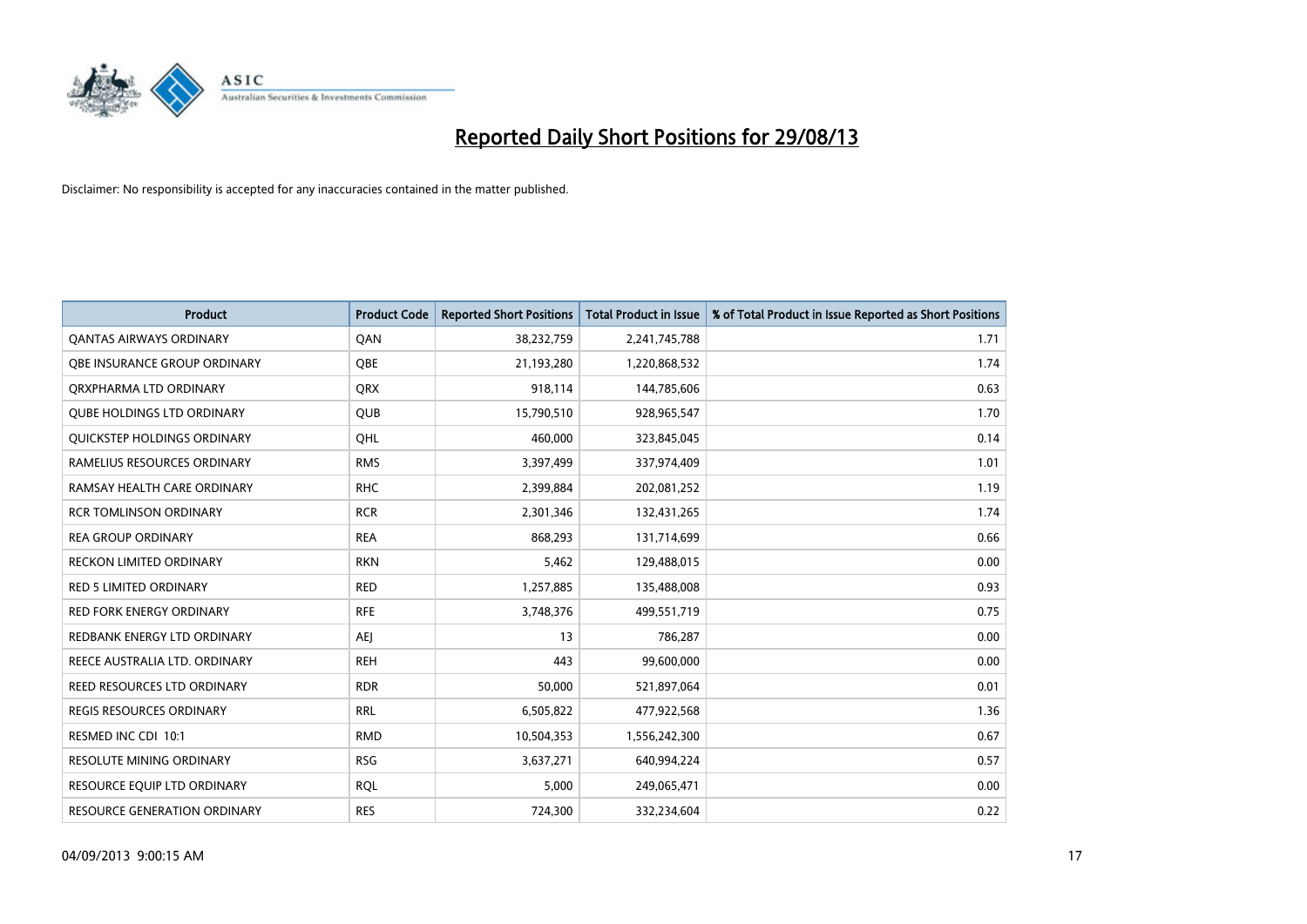

| <b>Product</b>                               | <b>Product Code</b> | <b>Reported Short Positions</b> | <b>Total Product in Issue</b> | % of Total Product in Issue Reported as Short Positions |
|----------------------------------------------|---------------------|---------------------------------|-------------------------------|---------------------------------------------------------|
| <b>RETAIL FOOD GROUP ORDINARY</b>            | <b>RFG</b>          | 2,774,239                       | 130,301,190                   | 2.13                                                    |
| REX MINERALS LIMITED ORDINARY                | <b>RXM</b>          | 2,308,498                       | 188,907,284                   | 1.22                                                    |
| RHG LIMITED ORDINARY                         | <b>RHG</b>          | 371                             | 308,483,177                   | 0.00                                                    |
| <b>RIALTO ENERGY ORDINARY</b>                | <b>RIA</b>          | 41                              | 1,155,765,100                 | 0.00                                                    |
| <b>RIDLEY CORPORATION ORDINARY</b>           | <b>RIC</b>          | 569,967                         | 307,817,071                   | 0.19                                                    |
| RIO TINTO LIMITED ORDINARY                   | <b>RIO</b>          | 4,717,491                       | 435,758,720                   | 1.08                                                    |
| <b>ROBUST RESOURCES ORDINARY</b>             | <b>ROL</b>          | 10,000                          | 102,829,326                   | 0.01                                                    |
| ROC OIL COMPANY ORDINARY                     | <b>ROC</b>          | 1,307,744                       | 683,235,552                   | 0.19                                                    |
| SAI GLOBAL LIMITED ORDINARY                  | SAI                 | 8,358,759                       | 209,641,431                   | 3.99                                                    |
| SALMAT LIMITED ORDINARY                      | <b>SLM</b>          | 19,073                          | 159,812,799                   | 0.01                                                    |
| SAMSON OIL & GAS LTD ORDINARY                | SSN                 | 2,082,000                       | 2,547,617,329                 | 0.08                                                    |
| SANDFIRE RESOURCES ORDINARY                  | <b>SFR</b>          | 4,227,701                       | 155,640,968                   | 2.72                                                    |
| SANTOS LTD ORDINARY                          | <b>STO</b>          | 5,246,886                       | 965,624,638                   | 0.54                                                    |
| SARACEN MINERAL ORDINARY                     | SAR                 | 13,793,642                      | 595,263,186                   | 2.32                                                    |
| <b>SCA PROPERTY GROUP STAPLED SECURITIES</b> | SCP                 | 33,882,925                      | 642,417,140                   | 5.27                                                    |
| SEDGMAN LIMITED ORDINARY                     | SDM                 | 595,974                         | 220,368,310                   | 0.27                                                    |
| SEEK LIMITED ORDINARY                        | <b>SEK</b>          | 17,455,610                      | 337,833,019                   | 5.17                                                    |
| SELECT HARVESTS ORDINARY                     | SHV                 | 32,131                          | 57,462,851                    | 0.06                                                    |
| SENEX ENERGY LIMITED ORDINARY                | <b>SXY</b>          | 5,125,481                       | 1,141,310,350                 | 0.45                                                    |
| SERVICE STREAM ORDINARY                      | <b>SSM</b>          | 100                             | 283,418,867                   | 0.00                                                    |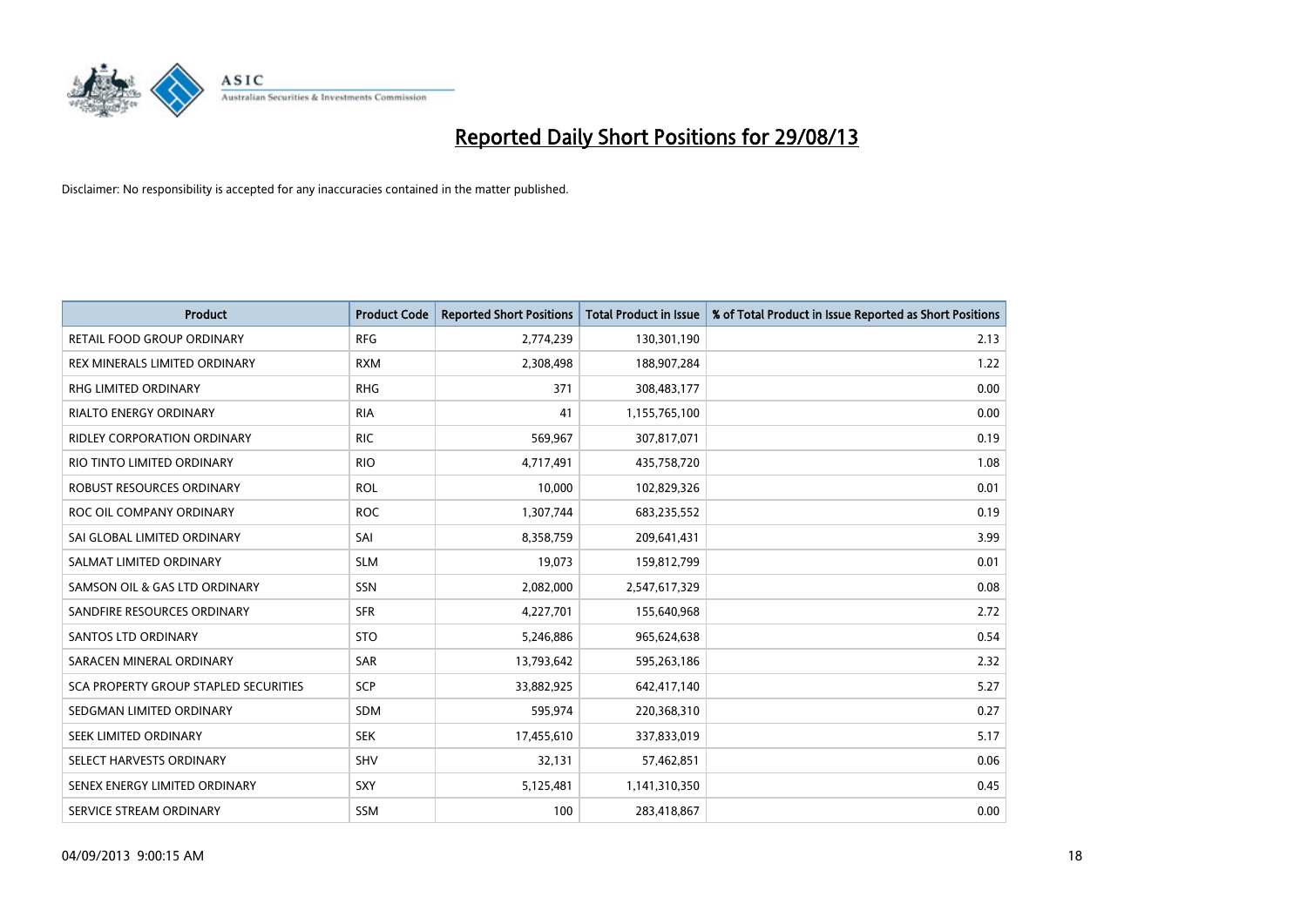

| <b>Product</b>                           | <b>Product Code</b> | <b>Reported Short Positions</b> | <b>Total Product in Issue</b> | % of Total Product in Issue Reported as Short Positions |
|------------------------------------------|---------------------|---------------------------------|-------------------------------|---------------------------------------------------------|
| SEVEN GROUP HOLDINGS ORDINARY            | <b>SVW</b>          | 5,103,203                       | 308,160,281                   | 1.66                                                    |
| SEVEN WEST MEDIA LTD ORDINARY            | <b>SWM</b>          | 3,415,535                       | 999,160,872                   | 0.34                                                    |
| SIGMA PHARMACEUTICAL ORDINARY            | <b>SIP</b>          | 2,180,402                       | 1,126,618,419                 | 0.19                                                    |
| SIHAYO GOLD LIMITED ORDINARY             | <b>SIH</b>          | 1                               | 844,832,293                   | 0.00                                                    |
| SILEX SYSTEMS ORDINARY                   | <b>SLX</b>          | 2,271,217                       | 170,249,150                   | 1.33                                                    |
| SILVER CHEF LIMITED ORDINARY             | SIV                 | 41,278                          | 28,762,745                    | 0.14                                                    |
| SILVER LAKE RESOURCE ORDINARY            | <b>SLR</b>          | 8,799,093                       | 379,048,750                   | 2.32                                                    |
| SIMS METAL MGMT LTD ORDINARY             | SGM                 | 8,974,488                       | 204,317,065                   | 4.39                                                    |
| SINGAPORE TELECOMM. CHESS DEPOSITARY INT | SGT                 | 5,732,456                       | 187,523,486                   | 3.06                                                    |
| SIRIUS RESOURCES NL ORDINARY             | <b>SIR</b>          | 4,094,123                       | 227,020,167                   | 1.80                                                    |
| SIRTEX MEDICAL ORDINARY                  | <b>SRX</b>          | 141,123                         | 56,079,887                    | 0.25                                                    |
| SKILLED GROUP LTD ORDINARY               | <b>SKE</b>          | 4,717,717                       | 233,533,526                   | 2.02                                                    |
| SKYCITY ENT GRP LTD ORDINARY             | <b>SKC</b>          | 4,037                           | 576,958,340                   | 0.00                                                    |
| <b>SLATER &amp; GORDON ORDINARY</b>      | SGH                 | 942                             | 196,809,265                   | 0.00                                                    |
| SMS MANAGEMENT, ORDINARY                 | <b>SMX</b>          | 1,212,166                       | 69,919,865                    | 1.73                                                    |
| SONIC HEALTHCARE ORDINARY                | <b>SHL</b>          | 7,132,056                       | 400,100,056                   | 1.78                                                    |
| SOUL PATTINSON (W.H) ORDINARY            | SOL                 | 81,201                          | 239,395,320                   | 0.03                                                    |
| SOUTH BOULDER MINES ORDINARY             | <b>STB</b>          | 1                               | 127,952,826                   | 0.00                                                    |
| SP AUSNET STAPLED SECURITIES             | <b>SPN</b>          | 37,492,678                      | 3,376,325,523                 | 1.11                                                    |
| SPARK INFRASTRUCTURE STAPLED NOTE & UNIT | SKI                 | 54,719,678                      | 1,326,734,264                 | 4.12                                                    |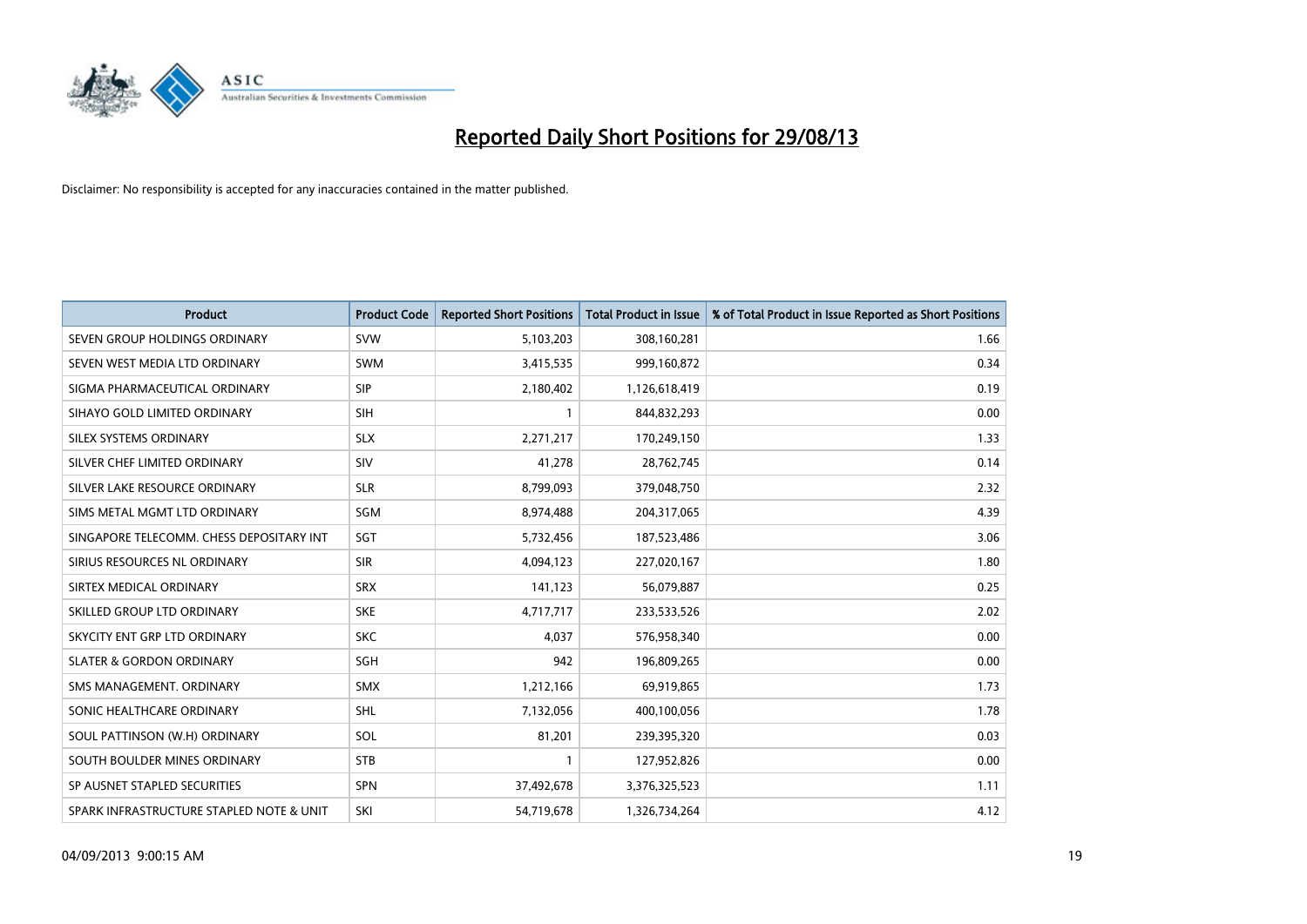

| <b>Product</b>                       | <b>Product Code</b> | <b>Reported Short Positions</b> | <b>Total Product in Issue</b> | % of Total Product in Issue Reported as Short Positions |
|--------------------------------------|---------------------|---------------------------------|-------------------------------|---------------------------------------------------------|
| SPDR 200 FUND ETF UNITS              | <b>STW</b>          | 98,422                          | 45,278,688                    | 0.22                                                    |
| SPECIALTY FASHION ORDINARY           | <b>SFH</b>          | 110,001                         | 192,236,121                   | 0.06                                                    |
| ST BARBARA LIMITED ORDINARY          | <b>SBM</b>          | 11,799,055                      | 488,074,077                   | 2.42                                                    |
| STARPHARMA HOLDINGS ORDINARY         | <b>SPL</b>          | 16,222,595                      | 283,864,948                   | 5.71                                                    |
| STEADFAST GROUP LTD ORDINARY         | <b>SDF</b>          | 117,391                         | 500,873,408                   | 0.02                                                    |
| STHN CROSS MEDIA ORDINARY            | SXL                 | 5,150,583                       | 705,099,800                   | 0.73                                                    |
| STOCKLAND UNITS/ORD STAPLED          | SGP                 | 8,473,591                       | 2,305,750,747                 | 0.37                                                    |
| STRAITS RES LTD. ORDINARY            | SRO                 | 31,522                          | 1,164,150,159                 | 0.00                                                    |
| STW COMMUNICATIONS ORDINARY          | SGN                 | 1,283,958                       | 403,828,512                   | 0.32                                                    |
| SUNCORP GROUP LTD ORDINARY           | <b>SUN</b>          | 3,279,455                       | 1,286,600,980                 | 0.25                                                    |
| SUNDANCE ENERGY ORDINARY             | <b>SEA</b>          | 387,656                         | 462,611,982                   | 0.08                                                    |
| SUNDANCE RESOURCES ORDINARY          | <b>SDL</b>          | 33,793,128                      | 3,072,110,985                 | 1.10                                                    |
| SUNLAND GROUP LTD ORDINARY           | <b>SDG</b>          | 27,827                          | 181,710,087                   | 0.02                                                    |
| SUPER RET REP LTD ORDINARY           | <b>SUL</b>          | 1,132,880                       | 196,472,811                   | 0.58                                                    |
| SYD AIRPORT STAPLED US PROHIBIT.     | <b>SYD</b>          | 15,992,257                      | 2,127,016,982                 | 0.75                                                    |
| SYRAH RESOURCES ORDINARY             | <b>SYR</b>          | 1,871,637                       | 147,867,623                   | 1.27                                                    |
| <b>TABCORP HOLDINGS LTD ORDINARY</b> | <b>TAH</b>          | 16,994,279                      | 744,885,690                   | 2.28                                                    |
| <b>TANAMI GOLD NL ORDINARY</b>       | <b>TAM</b>          | 41                              | 587,548,523                   | 0.00                                                    |
| TAP OIL LIMITED ORDINARY             | <b>TAP</b>          | 75,083                          | 241,608,606                   | 0.03                                                    |
| TASSAL GROUP LIMITED ORDINARY        | <b>TGR</b>          | 51,338                          | 146,304,404                   | 0.04                                                    |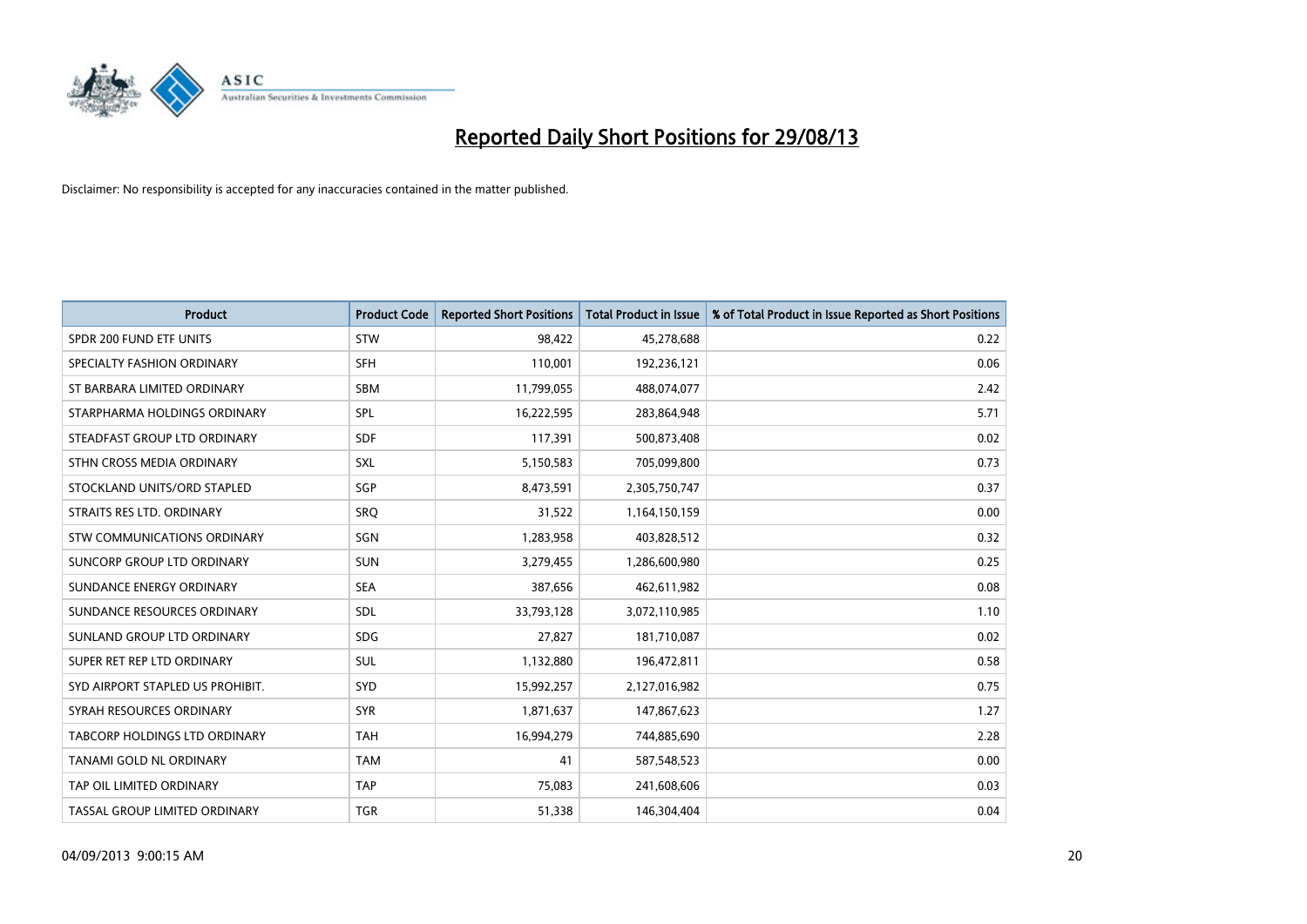

| <b>Product</b>                        | <b>Product Code</b> | <b>Reported Short Positions</b> | <b>Total Product in Issue</b> | % of Total Product in Issue Reported as Short Positions |
|---------------------------------------|---------------------|---------------------------------|-------------------------------|---------------------------------------------------------|
| <b>TATTS GROUP LTD ORDINARY</b>       | <b>TTS</b>          | 14,421,116                      | 1,402,711,960                 | 1.03                                                    |
| <b>TELECOM CORPORATION ORDINARY</b>   | <b>TEL</b>          | 5,359,397                       | 1,817,088,869                 | 0.29                                                    |
| <b>TELSTRA CORPORATION, ORDINARY</b>  | <b>TLS</b>          | 19,232,636                      | 12,443,074,357                | 0.15                                                    |
| TEN NETWORK HOLDINGS ORDINARY         | <b>TEN</b>          | 132,767,099                     | 2,586,970,845                 | 5.13                                                    |
| TERANGA GOLD CORP CDI 1:1             | TGZ                 | 832,177                         | 174,491,981                   | 0.48                                                    |
| THE REJECT SHOP ORDINARY              | <b>TRS</b>          | 1,858,610                       | 28,826,248                    | 6.45                                                    |
| THORN GROUP LIMITED ORDINARY          | <b>TGA</b>          | 99,543                          | 148,897,155                   | 0.07                                                    |
| TIGER RESOURCES ORDINARY              | <b>TGS</b>          | 1,351,872                       | 674,770,269                   | 0.20                                                    |
| TOLL HOLDINGS LTD ORDINARY            | <b>TOL</b>          | 28,915,334                      | 717,133,875                   | 4.03                                                    |
| TOX FREE SOLUTIONS ORDINARY           | <b>TOX</b>          | 905,948                         | 132,519,859                   | 0.68                                                    |
| TPG TELECOM LIMITED ORDINARY          | <b>TPM</b>          | 1,510,588                       | 793,808,141                   | 0.19                                                    |
| <b>TRADE ME GROUP ORDINARY</b>        | <b>TME</b>          | 176,112                         | 396,017,568                   | 0.04                                                    |
| TRANSFIELD SERVICES ORDINARY          | <b>TSE</b>          | 29,020,318                      | 512,457,716                   | 5.66                                                    |
| TRANSPACIFIC INDUST, ORDINARY         | <b>TPI</b>          | 18,146,743                      | 1,578,563,490                 | 1.15                                                    |
| TRANSURBAN GROUP TRIPLE STAPLED SEC.  | <b>TCL</b>          | 1,591,005                       | 1,485,500,376                 | 0.11                                                    |
| TREASURY GROUP ORDINARY               | <b>TRG</b>          | 3,000                           | 23,070,755                    | 0.01                                                    |
| TREASURY WINE ESTATE ORDINARY         | <b>TWE</b>          | 17,801,690                      | 647,227,144                   | 2.75                                                    |
| TROY RESOURCES LTD ORDINARY           | <b>TRY</b>          | 220,652                         | 164,568,698                   | 0.13                                                    |
| TWENTY-FIRST FOX INC A NON-VOTING CDI | <b>FOXLV</b>        | 1,225,466                       | 1,622,046,510                 | 0.08                                                    |
| TWENTY-FIRST FOX INC B VOTING CDI     | <b>FOX</b>          | 680,052                         | 1,112,242,654                 | 0.06                                                    |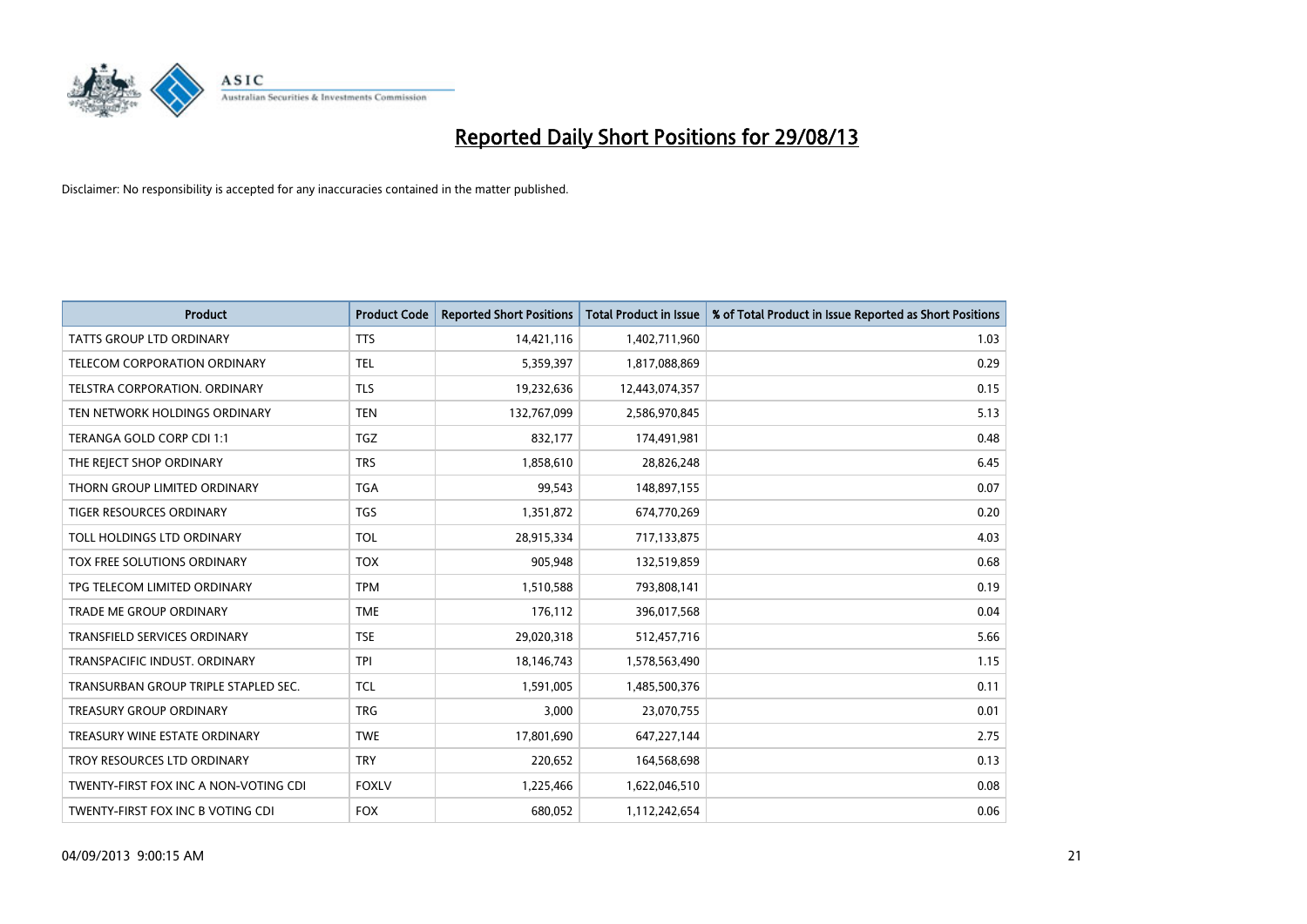

| <b>Product</b>                           | <b>Product Code</b> | <b>Reported Short Positions</b> | <b>Total Product in Issue</b> | % of Total Product in Issue Reported as Short Positions |
|------------------------------------------|---------------------|---------------------------------|-------------------------------|---------------------------------------------------------|
| <b>UGL LIMITED ORDINARY</b>              | UGL                 | 20,140,773                      | 166,511,240                   | 12.10                                                   |
| UNILIFE CORPORATION CDI 6:1              | <b>UNS</b>          | 75,944                          | 273,802,884                   | 0.03                                                    |
| UXC LIMITED ORDINARY                     | <b>UXC</b>          | 6,237                           | 308,906,770                   | 0.00                                                    |
| <b>VENTURE MINERALS ORDINARY</b>         | <b>VMS</b>          | 193,000                         | 287,320,170                   | 0.07                                                    |
| <b>VIRGIN AUS HLDG LTD ORDINARY</b>      | <b>VAH</b>          | 92,126,084                      | 2,581,231,776                 | 3.57                                                    |
| <b>VIRTUS HEALTH LTD ORDINARY</b>        | <b>VRT</b>          | 11,000                          | 79,536,601                    | 0.01                                                    |
| <b>VISION EYE INSTITUTE ORDINARY</b>     | <b>VEI</b>          | 1,266                           | 160,284,112                   | 0.00                                                    |
| <b>VOCUS COMMS LTD ORDINARY</b>          | VOC                 | 33,413                          | 80,410,122                    | 0.04                                                    |
| WATPAC LIMITED ORDINARY                  | <b>WTP</b>          | 1                               | 184,332,526                   | 0.00                                                    |
| <b>WDS LIMITED ORDINARY</b>              | <b>WDS</b>          | $\overline{7}$                  | 144,740,614                   | 0.00                                                    |
| WEBJET LIMITED ORDINARY                  | <b>WEB</b>          | 2,037,765                       | 79,397,959                    | 2.57                                                    |
| <b>WESFARMERS LIMITED ORDINARY</b>       | <b>WES</b>          | 29,795,313                      | 1,006,674,601                 | 2.96                                                    |
| WESFARMERS LIMITED PARTIALLY PROTECTED   | <b>WESN</b>         | 233,217                         | 150,518,997                   | 0.15                                                    |
| WESTERN AREAS LTD ORDINARY               | <b>WSA</b>          | 20,434,580                      | 196,843,803                   | 10.38                                                   |
| WESTERN DESERT RES. ORDINARY             | <b>WDR</b>          | 2,745,921                       | 392,493,317                   | 0.70                                                    |
| WESTFIELD GROUP ORD/UNIT STAPLED SEC     | <b>WDC</b>          | 6,097,112                       | 2,168,299,076                 | 0.28                                                    |
| <b>WESTFIELD RETAIL TST UNIT STAPLED</b> | <b>WRT</b>          | 15,761,074                      | 2,995,945,800                 | 0.53                                                    |
| <b>WESTPAC BANKING CORP ORDINARY</b>     | <b>WBC</b>          | 20,800,609                      | 3,103,729,084                 | 0.67                                                    |
| WHITE ENERGY COMPANY ORDINARY            | <b>WEC</b>          | 10,389                          | 322,974,494                   | 0.00                                                    |
| WHITEHAVEN COAL ORDINARY                 | <b>WHC</b>          | 88,667,330                      | 1,025,692,710                 | 8.64                                                    |